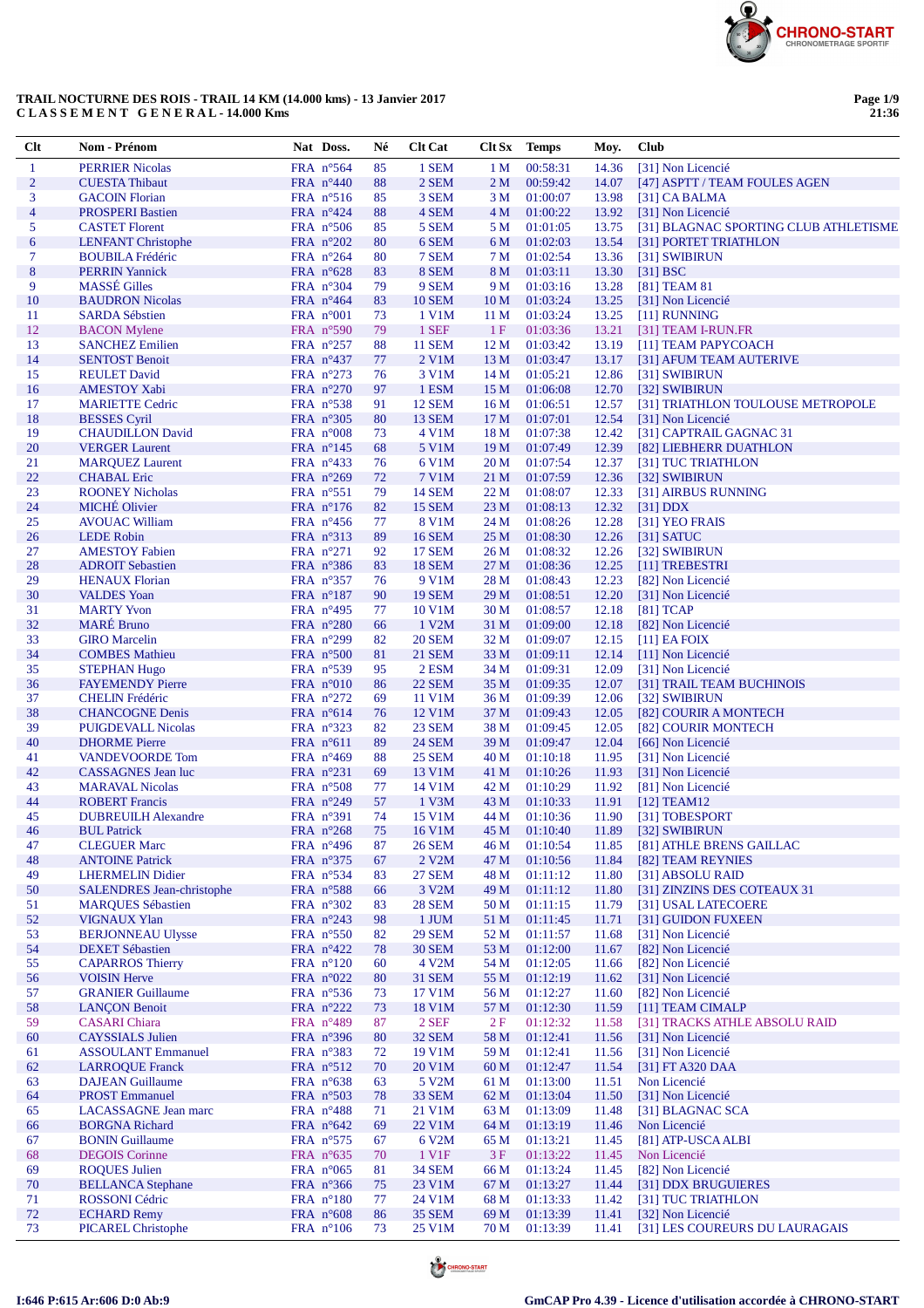

| Clt        | Nom - Prénom                                            | Nat Doss.                                 | Né       | <b>Clt Cat</b>         |                                      | Clt Sx Temps         | Moy.           | Club                                            |
|------------|---------------------------------------------------------|-------------------------------------------|----------|------------------------|--------------------------------------|----------------------|----------------|-------------------------------------------------|
| 74         | PERCHERON Benjamin                                      | FRA $n^{\circ}086$                        | 87       | <b>36 SEM</b>          | 71 M                                 | 01:13:39             | 11.41          | [31] Non Licencié                               |
| 75         | <b>LAFON Nicolas</b>                                    | FRA $n^{\circ}617$                        | 71       | 26 V1M                 | 72 M                                 | 01:13:49             | 11.38          | [33] CLOCHEPIEDS                                |
| 76         | <b>SABARROS Patrick</b>                                 | FRA $n^{\circ}540$                        | 66       | 7 V2M                  | 73 M                                 | 01:13:49             | 11.38          | [31] TUC TRIATHLON TOULOUSE                     |
| 77<br>78   | <b>BERTRAND Benoit</b><br><b>PREGNO Patrick</b>         | FRA $n^{\circ}136$<br>FRA $n^{\circ}050$  | 78<br>67 | <b>37 SEM</b><br>8 V2M | 74 M<br>75 M                         | 01:14:03<br>01:14:06 | 11.34<br>11.34 | [82] Non Licencié<br>[31] Non Licencié          |
| 79         | <b>LIOTARD Laurent</b>                                  | FRA $n^{\circ}632$                        | 70       | 27 V1M                 | 76 M                                 | 01:14:09             | 11.33          | [31] Non Licencié                               |
| 80         | <b>FAUCON Olivier</b>                                   | FRA $n^{\circ}068$                        | 71       | 28 V1M                 | 77 M                                 | 01:14:12             | 11.32          | [81] UAG RUNNING                                |
| 81         | <b>AGRAIN Jacques</b>                                   | FRA $n^{\circ}216$                        | 54       | $2$ V $3M$             | 78 M                                 | 01:14:23             | 11.29          | [31] JOGGING CLUB SEYSSOIS                      |
| 82         | <b>UBEDA</b> Alexandre                                  | FRA $n^{\circ}298$                        | 82       | <b>38 SEM</b>          | 79 M                                 | 01:14:30             | 11.28          | [31] Non Licencié                               |
| 83         | <b>MASSON Fabrice</b>                                   | FRA $n^{\circ}032$                        | 78       | <b>39 SEM</b>          | 80 M                                 | 01:14:34             | 11.27          | [81] UAGRUNNING                                 |
| 84         | <b>CHAUBARD</b> Jean-dominique                          | FRA $n^{\circ}124$                        | 75       | 29 V1M                 | 81 M                                 | 01:15:03             | 11.19          | [82] Non Licencié                               |
| 85<br>86   | <b>ZOUHAIRI</b> Youssef<br><b>FOURGEAUD Patrick</b>     | FRA $n^{\circ}338$<br>FRA $n^{\circ}472$  | 74<br>68 | 30 V1M<br>31 V1M       | 82 M<br>83 M                         | 01:15:05<br>01:15:12 | 11.19<br>11.17 | [82] COSATRAIL<br>[82] COURIR A MONTECH         |
| 87         | <b>GASPAROTTO David</b>                                 | FRA $n^{\circ}114$                        | 73       | 32 V1M                 | 84 M                                 | 01:15:13             | 11.17          | [31] Non Licencié                               |
| 88         | <b>DELCRUZEL Nicolas</b>                                | FRA $n^{\circ}410$                        | 80       | <b>40 SEM</b>          | 85 M                                 | 01:15:14             | 11.17          | $[31]$ CA BALMA                                 |
| 89         | <b>DEBREILLY Franck</b>                                 | FRA $n^{\circ}600$                        | 75       | 33 V1M                 | 86 M                                 | 01:15:14             | 11.17          | [31] TOULOUSE TRIATHLON                         |
| 90         | <b>AUROY Richard</b>                                    | FRA $n^{\circ}531$                        | 71       | 34 V1M                 | 87 M                                 | 01:15:24             | 11.14          | [31] Non Licencié                               |
| 91         | <b>GASC</b> Olivier                                     | FRA $n^{\circ}425$                        | 75       | 35 V1M                 | 88 M                                 | 01:15:29             | 11.13          | [31] Non Licencié                               |
| 92<br>93   | <b>PAGES</b> Gregoire<br><b>DELMAS</b> Daniel           | FRA $n^{\circ}063$<br>FRA $n^{\circ}$ 535 | 78<br>74 | 41 SEM<br>36 V1M       | 89 M<br>90 M                         | 01:15:36<br>01:15:42 | 11.11<br>11.10 | [31] Non Licencié<br>[31] ASAT KANGOUROU TISSEO |
| 94         | <b>SABOUREAU Nicolas</b>                                | FRA $n^{\circ}454$                        | 80       | 42 SEM                 | 91 M                                 | 01:15:46             | 11.09          | [82] COURIR A MONTECH                           |
| 95         | <b>RICHARD Thibaut</b>                                  | FRA $n^{\circ}242$                        | 80       | 43 SEM                 | 92 M                                 | 01:15:48             | 11.08          | [31] GIROU TRIATHLON                            |
| 96         | <b>SENOUQUE Clement</b>                                 | FRA $n^{\circ}258$                        | 77       | 37 V1M                 | 93 M                                 | 01:15:50             | 11.08          | [31] MARIO ET PIPO                              |
| 97         | <b>MORETTO Matthieu</b>                                 | FRA $n^{\circ}095$                        | 87       | <b>44 SEM</b>          | 94 M                                 | 01:16:01             | 11.05          | [82] Non Licencié                               |
| 98         | <b>VERNOOIJ Perrine</b>                                 | FRA $n^{\circ}407$                        | 84       | 3 SEF                  | 4F                                   | 01:16:10             | 11.03          | [82] Non Licencié                               |
| 99         | <b>REMISE Didier</b>                                    | FRA $n^{\circ}105$                        | 67       | 9 V2M                  | 95 M                                 | 01:16:13             | 11.02          | [31] LES COUREURS DU LAURAGAIS                  |
| 100<br>101 | <b>MARTINEZ Florent</b><br><b>GENGEMBRE David</b>       | FRA $n^{\circ}212$<br>FRA $n^{\circ}112$  | 71<br>73 | 38 V1M<br>39 V1M       | 96 M<br>97 M                         | 01:16:21<br>01:16:28 | 11.00<br>10.99 | [31] JOGGING CLUB SEYSSOIS<br>[59] Non Licencié |
| 102        | <b>STUDER Christian</b>                                 | FRA n°217                                 | 90       | <b>45 SEM</b>          | 98 M                                 | 01:16:47             | 10.94          | [31] BREF, JE FAIS DU TRAIL                     |
| 103        | <b>MARCINKIEWICZ David</b>                              | FRA $n^{\circ}388$                        | 84       | <b>46 SEM</b>          | 99 M                                 | 01:16:48             | 10.94          | [31] Non Licencié                               |
| 104        | <b>DURAND</b> Frederic                                  | FRA $n^{\circ}219$                        | 75       | 40 V1M                 | 100 <sub>M</sub>                     | 01:16:53             | 10.93          | [31] Non Licencié                               |
| 105        | <b>REVEILLAC Patrice</b>                                | FRA $n^{\circ}134$                        | 80       | <b>47 SEM</b>          | 101 <sub>M</sub>                     | 01:16:58             | 10.92          | [31] Non Licencié                               |
| 106        | <b>SEMBEL Frédéric</b>                                  | FRA $n^{\circ}409$                        | 82       | 48 SEM                 | 102 M                                | 01:17:04             | 10.90          | [31] Non Licencié                               |
| 107        | <b>LAFFARGUE Laurent</b>                                | FRA $n^{\circ}624$                        | 79       | <b>49 SEM</b>          | 103 <sub>M</sub>                     | 01:17:09             | 10.89          | [31] Non Licencié                               |
| 108<br>109 | VANESSE Jérôme<br><b>POUMOT Christophe</b>              | FRA $n^{\circ}310$<br>FRA $n^{\circ}320$  | 73<br>70 | 41 V1M<br>42 V1M       | 104 <sub>M</sub><br>105 <sub>M</sub> | 01:17:11<br>01:17:15 | 10.88<br>10.88 | [31] Non Licencié<br>[31] CAP TRAIL GAGNAC 31   |
| 110        | <b>BOLECHALA Sylvain</b>                                | FRA $n^{\circ}188$                        | 76       | 43 V1M                 | 106 <sub>M</sub>                     | 01:17:19             | 10.87          | [31] Non Licencié                               |
| 111        | <b>CIRY</b> Benjamin                                    | FRA $n^{\circ}178$                        | 83       | <b>50 SEM</b>          | 107 <sub>M</sub>                     | 01:17:43             | 10.81          | $[31]$ C.O.V.S                                  |
| 112        | <b>AMOROS</b> Christophe                                | FRA $n^{\circ}300$                        | 74       | 44 V1M                 | 108 <sub>M</sub>                     | 01:18:04             | 10.76          | [31] ACA AUTERIVE                               |
| 113        | <b>BONNET Kévin</b>                                     | FRA n°411                                 | 89       | <b>51 SEM</b>          | 109 <sub>M</sub>                     | 01:18:07             | 10.75          | [31] TRIPOTES 31                                |
| 114        | <b>LATAPIE Yoann</b>                                    | FRA $n^{\circ}$ 584                       | 90       | 52 SEM                 | 110 <sub>M</sub>                     | 01:18:23             | 10.72          | [31] Non Licencié                               |
| 115<br>116 | <b>CELARIES</b> Mathieu<br><b>COLOMBI</b> Jean-philippe | FRA n°244<br>FRA n°434                    | 82<br>73 | 53 SEM<br>45 V1M       | 111 M<br>112M                        | 01:18:23<br>01:18:30 | 10.72<br>10.70 | [81] LAVAUR ATHLETISME<br>[31] Non Licencié     |
| 117        | <b>BLONDEY Luc</b>                                      | FRA $n^{\circ}636$                        | 61       | 10 V <sub>2</sub> M    | 113 M                                | 01:18:36             | 10.69          | Non Licencié                                    |
| 118        | <b>STEINMETZ Alexandra</b>                              | FRA n°349                                 | 89       | 4 SEF                  | 5F                                   | 01:18:42             | 10.67          | $[31]$ TCAP                                     |
| 119        | <b>BRUN Eric</b>                                        | FRA $n^{\circ}044$                        | 68       | 46 V1M                 | 114 M                                | 01:18:43             |                | 10.67 [0] TRIATHLON CLUB MONTALBANAIS           |
| 120        | <b>SANCHEZ Théo</b>                                     | FRA n°326                                 | 99       | 2 JUM                  | 115 M                                | 01:18:52             | 10.65          | $[11]$ E.A FOIX                                 |
| 121        | <b>BOUYSSOU Christophe</b>                              | FRA $n^{\circ}631$                        | 78       | <b>54 SEM</b>          | 116M                                 | 01:18:54             | 10.65          | [82] Non Licencié                               |
| 122<br>123 | <b>MOULLET Jessy</b><br><b>VIALA Patrick</b>            | FRA $n^{\circ}168$<br>FRA $n^{\circ}487$  | 88<br>64 | 55 SEM<br>11 V2M       | 117 M<br>118 <sub>M</sub>            | 01:18:59<br>01:19:00 | 10.64<br>10.63 | [31] Non Licencié<br>[82] COURIR A MONTECH      |
| 124        | FONTEBASSO Johann                                       | FRA $n^{\circ}420$                        | 80       | <b>56 SEM</b>          | 119 <sub>M</sub>                     | 01:19:03             | 10.63          | [31] Non Licencié                               |
| 125        | <b>ECHARD Sylvain</b>                                   | FRA nº543                                 | 81       | <b>57 SEM</b>          | 120 <sub>M</sub>                     | 01:19:03             | 10.63          | [31] Non Licencié                               |
| 126        | <b>AZANZA Fermin</b>                                    | FRA $n^{\circ}281$                        | 65       | 12 V <sub>2</sub> M    | 121 <sub>M</sub>                     | 01:19:06             | 10.62          | [31] RONDE DE VILLEMUR                          |
| 127        | <b>TREUIL Mathieu</b>                                   | FRA $n^{\circ}082$                        | 98       | 3 JUM                  | 122M                                 | 01:19:09             | 10.61          | [81] Non Licencié                               |
| 128        | <b>CHAPPE Thomas</b>                                    | FRA $n^{\circ}128$                        | 93       | <b>58 SEM</b>          | 123 <sub>M</sub>                     | 01:19:13             | 10.60          | [91] COURIR EN BAIE                             |
| 129<br>130 | <b>BLEY Yves</b><br><b>HATILIP William</b>              | FRA n°532<br>FRA n°309                    | 69<br>72 | 47 V1M<br>48 V1M       | 124M<br>125 M                        | 01:19:17<br>01:19:19 | 10.60<br>10.59 | [31] Non Licencié<br>[32] Non Licencié          |
| 131        | <b>RICHARD Sébastien</b>                                | FRA $n^{\circ}115$                        | 78       | 59 SEM                 | 126 <sub>M</sub>                     | 01:19:33             | 10.56          | [31] TCMS VOL LIBRE                             |
| 132        | <b>ALLACH Abdellatif</b>                                | FRA $n^{\circ}594$                        | 72       | 49 V1M                 | 127 <sub>M</sub>                     | 01:19:39             | 10.55          | [31] Non Licencié                               |
| 133        | PUJADE Kévin                                            | FRA $n^{\circ}057$                        | 84       | <b>60 SEM</b>          | 128 <sub>M</sub>                     | 01:19:49             | 10.52          | [31] Non Licencié                               |
| 134        | <b>SOULA Romain</b>                                     | FRA $n^{\circ}332$                        | 80       | 61 SEM                 | 129 M                                | 01:19:56             | 10.51          | [31] Non Licencié                               |
| 135        | <b>SAKIROFF Emmanuel</b>                                | FRA $n^{\circ}429$                        | 82       | 62 SEM                 | 130 <sub>M</sub>                     | 01:20:00             | 10.50          | [31] Non Licencié                               |
| 136        | <b>POLLACK David</b><br><b>GAUBIL Laurent</b>           | FRA n°317<br>FRA n°169                    | 71       | 50 V1M                 | 131 M<br>132 M                       | 01:20:01<br>01:20:05 | 10.50          | [31] Non Licencié<br>[82] COURIR A MONTECH      |
| 137<br>138 | <b>JOUANNO Tony</b>                                     | FRA $n^{\circ}524$                        | 77<br>89 | 51 V1M<br>63 SEM       | 133 M                                | 01:20:08             | 10.49<br>10.48 | [31] Non Licencié                               |
| 139        | <b>O'TUATHAIL Peadar</b>                                | FRA $n^{\circ}445$                        | 75       | 52 V1M                 | 134 M                                | 01:20:14             | 10.47          | [31] RDAC IRELAND                               |
| 140        | <b>SANCHEZ Brice</b>                                    | FRA $n^{\circ}265$                        | 76       | 53 V1M                 | 135 <sub>M</sub>                     | 01:20:14             | 10.47          | [32] SWIBIRUN                                   |
| 141        | <b>MAGNOULON Julien</b>                                 | FRA $n^{\circ}627$                        | 81       | 64 SEM                 | 136M                                 | 01:20:16             | 10.47          | [31] Non Licencié                               |
| 142        | DEVORA André                                            | FRA $n^{\circ}393$                        | 55       | 3 V3M                  | 137 <sub>M</sub>                     | 01:20:18             | 10.46          | [33] LES COUREURS DU LAURAGAIS                  |
| 143<br>144 | <b>OLLIVIER Yannick</b><br><b>DANTIN Nicolas</b>        | FRA $n^{\circ}267$<br>FRA n°430           | 74       | 54 V1M<br>55 V1M       | 138 M<br>139 M                       | 01:20:23<br>01:20:26 | 10.45          | [32] SWIBIRUN<br>[31] Non Licencié              |
| 145        | <b>KLEITZ Mickael</b>                                   | FRA $n^{\circ}130$                        | 77<br>96 | 3 ESM                  | 140 M                                | 01:20:32             | 10.45<br>10.43 | [31] Non Licencié                               |
| 146        | <b>BIETTE Landry</b>                                    | FRA $n^{\circ}626$                        | 67       | 13 V2M                 | 141 M                                | 01:20:35             | 10.42          | [31] Non Licencié                               |



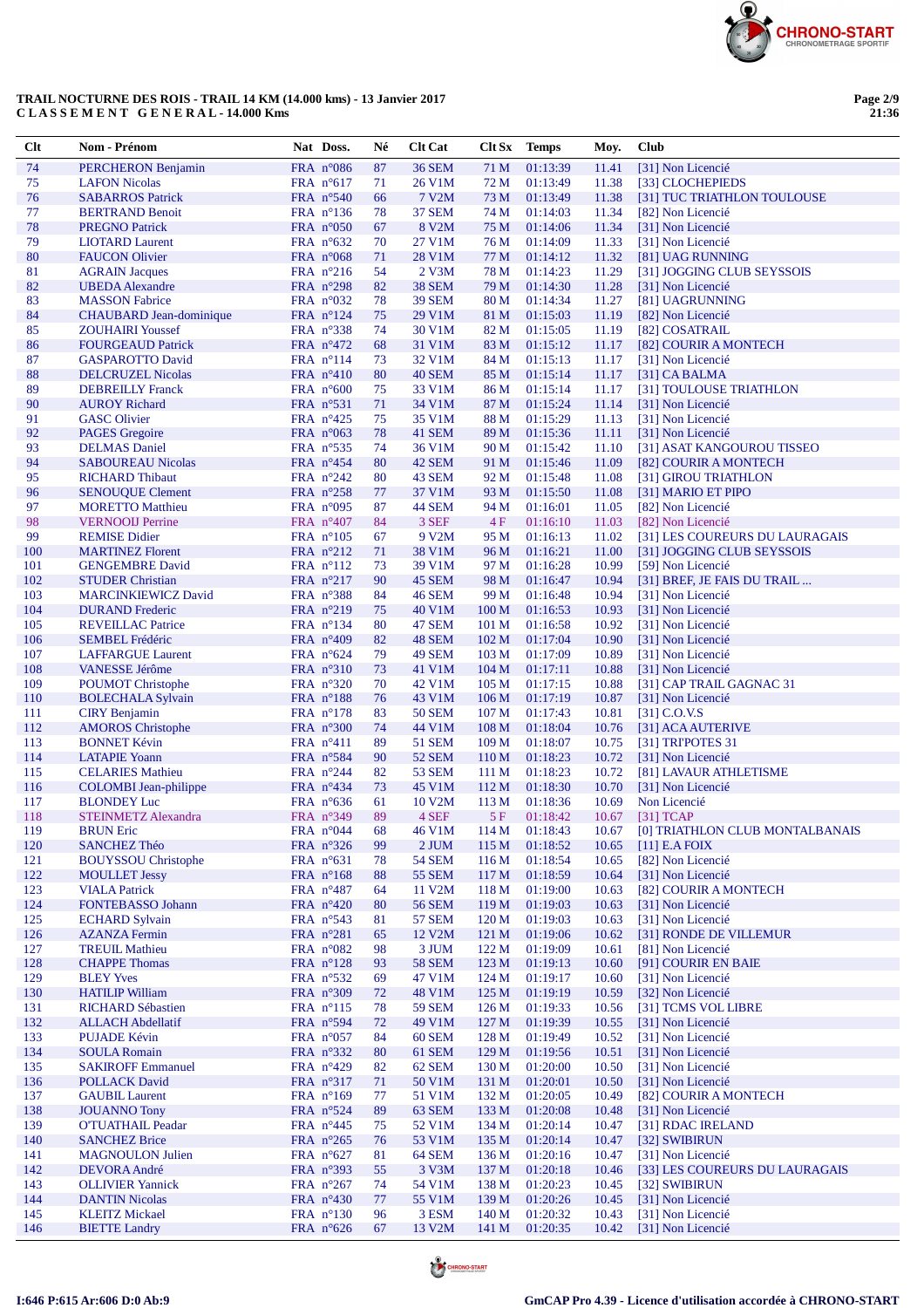

**Page 3/9 21:36**

| $Cl$       | Nom - Prénom                                           | Nat Doss.                                 | Né       | <b>Clt Cat</b>                       |                           | Clt Sx Temps         | Moy.           | <b>Club</b>                                            |
|------------|--------------------------------------------------------|-------------------------------------------|----------|--------------------------------------|---------------------------|----------------------|----------------|--------------------------------------------------------|
| 147        | <b>ZAIDI</b> Mehdi                                     | FRA n°318                                 | 84       | 65 SEM                               | 142 M                     | 01:20:38             | 10.42          | [31] Non Licencié                                      |
| 148        | <b>BROYER Philippe</b>                                 | FRA $n^{\circ}615$                        | 71       | 56 V1M                               | 143 M                     | 01:20:41             | 10.41          | Non Licencié                                           |
| 149        | <b>MEYER Thierry</b>                                   | FRA $n^{\circ}451$                        | 66       | 14 V <sub>2</sub> M                  | 144 M                     | 01:20:42             | 10.41          | [31] Non Licencié                                      |
| 150        | <b>JARDEL Sébastien</b>                                | FRA $n^{\circ}339$                        | 82       | <b>66 SEM</b>                        | 145 M                     | 01:20:44             | 10.41          | [31] Non Licencié                                      |
| 151<br>152 | <b>DOMENECH</b> Luc<br><b>PY</b> Samuel                | FRA $n^{\circ}483$<br>FRA $n^{\circ}412$  | 65<br>83 | 15 V <sub>2</sub> M<br><b>67 SEM</b> | 146 M<br>147 M            | 01:20:45<br>01:20:47 | 10.40<br>10.40 | [31] BLAGNAC SCA<br>[31] Non Licencié                  |
| 153        | <b>CHEVALIER Olivier</b>                               | FRA $n^{\circ}525$                        | 70       | 57 V1M                               | 148 M                     | 01:20:49             | 10.39          | [82] DIMRUNNERS                                        |
| 154        | <b>DE PRA Patrice</b>                                  | FRA $n^{\circ}401$                        | 74       | 58 V1M                               | 149 M                     | 01:20:55             | 10.38          | [31] ASAT TISSEO                                       |
| 155        | <b>MIQUEL Didier</b>                                   | FRA $n^{\circ}473$                        | 72       | 59 V1M                               | 150 <sub>M</sub>          | 01:20:55             | 10.38          | [31] S/L US FRONTON ATHLETISME                         |
| 156        | <b>OMETTO David</b>                                    | FRA n°348                                 | 76       | 60 V1M                               | 151 M                     | 01:20:55             | 10.38          | $[31]$ CRBP RAID 31                                    |
| 157        | <b>MAJOREL Jean louis</b>                              | FRA $n^{\circ}513$                        | 57       | 4 V3M                                | 152 M                     | 01:20:58             | 10.38          | [31] ULTRA MARATHON FRANCE                             |
| 158        | <b>MAURICE Philippe</b>                                | FRA $n^{\circ}048$                        | 66       | 16 V2M                               | 153 M                     | 01:21:02             | 10.37          | [31] Non Licencié                                      |
| 159<br>160 | <b>MASSAT Guillaume</b><br><b>SAVARY Nicolas</b>       | FRA $n^{\circ}161$                        | 83<br>80 | 68 SEM                               | 154 M                     | 01:21:03             | 10.37          | [31] Non Licencié                                      |
| 161        | <b>PROST Arnaud</b>                                    | FRA $n^{\circ}$ 544<br>FRA $n^{\circ}541$ | 91       | 69 SEM<br><b>70 SEM</b>              | 155 M<br>156M             | 01:21:08<br>01:21:20 | 10.35<br>10.33 | [31] LES ZINZINS DES COTEAUX<br>[31] Non Licencié      |
| 162        | <b>DESPONS</b> Jean                                    | FRA $n^{\circ}227$                        | 98       | 4 JUM                                | 157 <sub>M</sub>          | 01:21:22             | 10.33          | [31] LES VIGNERONS DU DIMANCHE                         |
| 163        | <b>BEAUDA Jérome</b>                                   | FRA $n^{\circ}025$                        | 73       | 61 V1M                               | 158 M                     | 01:21:22             | 10.33          | [31] Non Licencié                                      |
| 164        | <b>PAILLARD Pierre</b>                                 | FRA $n^{\circ}331$                        | 80       | <b>71 SEM</b>                        | 159M                      | 01:21:26             | 10.32          | [31] Non Licencié                                      |
| 165        | <b>LE METTÉ Antoine</b>                                | FRA n°235                                 | 91       | <b>72 SEM</b>                        | 160 M                     | 01:21:26             | 10.32          | [31] Non Licencié                                      |
| 166        | <b>PUECHAL Bruno</b>                                   | FRA $n^{\circ}413$                        | 75       | 62 V1M                               | 161 <sub>M</sub>          | 01:21:29             | 10.31          | $[81]$ TCAP                                            |
| 167        | <b>BIGORGNE Cedric</b>                                 | FRA $n^{\circ}261$                        | 78       | <b>73 SEM</b>                        | 162 M                     | 01:21:30             | 10.31          | [31] COURIR FONSEGRIVES                                |
| 168<br>169 | <b>BILHERAN Jean-marc</b><br><b>BERNARD</b> Gillian    | FRA $n^{\circ}100$<br>FRA $n^{\circ}587$  | 75<br>90 | 63 V1M<br><b>74 SEM</b>              | 163 M<br>164 M            | 01:21:32<br>01:21:36 | 10.30<br>10.30 | [31] DIMRUNNERS<br>[31] Non Licencié                   |
| 170        | <b>RULLAUD Arnaud</b>                                  | FRA $n^{\circ}569$                        | 72       | 64 V1M                               | 165 <sub>M</sub>          | 01:21:39             | 10.29          | [82] TRIPOTES MASCAGNES                                |
| 171        | <b>MASLARSKI</b> Jordane                               | FRA $n^{\circ}$ 598                       | 81       | <b>75 SEM</b>                        | 166M                      | 01:21:43             | 10.28          | [31] FOULES ROUFFIAC                                   |
| 172        | <b>FELIN Anthony</b>                                   | FRA n°221                                 | 78       | <b>76 SEM</b>                        | 167 M                     | 01:21:43             | 10.28          | [31] Non Licencié                                      |
| 173        | <b>BUISSON Julien</b>                                  | FRA $n^{\circ}201$                        | 82       | <b>77 SEM</b>                        | 168 <sub>M</sub>          | 01:21:44             | 10.28          | [31] Non Licencié                                      |
| 174        | <b>MARMORAT Didier</b>                                 | FRA $n^{\circ}482$                        | 60       | 17 V2M                               | 169 <sub>M</sub>          | 01:21:52             | 10.26          | [31] TTM-NG2000                                        |
| 175        | <b>SALLOIGNON Bernard</b>                              | FRA $n^{\circ}565$                        | 75       | 65 V1M                               | 170 <sub>M</sub>          | 01:21:57             | 10.25          | [31] Non Licencié                                      |
| 176        | <b>GABEZ Manu</b>                                      | FRA $n^{\circ}289$                        | 82       | <b>78 SEM</b>                        | 171 M                     | 01:22:04             | 10.24          | [82] Non Licencié                                      |
| 177<br>178 | <b>ESQUIROL Joel</b><br><b>NOUVELIERE Frederic</b>     | FRA $n^{\circ}485$<br>FRA $n^{\circ}155$  | 88<br>80 | <b>79 SEM</b><br><b>80 SEM</b>       | 172M<br>173 M             | 01:22:17<br>01:22:18 | 10.21<br>10.21 | [31] Non Licencié<br>[82] MONTALBA' TRAIL              |
| 179        | <b>POUIL Jérome</b>                                    | FRA $n^{\circ}486$                        | 74       | 66 V1M                               | 174M                      | 01:22:22             | 10.20          | [31] Non Licencié                                      |
| 180        | <b>DUPRE Olivier</b>                                   | FRA $n^{\circ}646$                        | 84       | <b>81 SEM</b>                        | 175 M                     | 01:22:33             | 10.18          | Non Licencié                                           |
| 181        | <b>FLAIG Beatrice</b>                                  | FRA $n^{\circ}562$                        | 79       | 5 SEF                                | 6 F                       | 01:22:36             | 10.17          | [31] SPLACH TRIATHLON                                  |
| 182        | <b>ROTH Frédéric</b>                                   | FRA $n^{\circ}170$                        | 78       | <b>82 SEM</b>                        | 176M                      | 01:22:38             | 10.17          | [82] Non Licencié                                      |
| 183        | <b>HERAIL Nicolas</b>                                  | FRA $n^{\circ}$ 568                       | 81       | <b>83 SEM</b>                        | 177 <sub>M</sub>          | 01:22:41             | 10.16          | [31] Non Licencié                                      |
| 184        | <b>PRADIER Franck</b>                                  | FRA $n^{\circ}020$                        | 74       | 67 V1M                               | 178 M                     | 01:22:42             | 10.16          | [81] Non Licencié                                      |
| 185        | <b>LARROQUE Olivier</b>                                | FRA $n^{\circ}354$                        | 80       | <b>84 SEM</b>                        | 179M                      | 01:22:50             | 10.14          | [31] Non Licencié                                      |
| 186<br>187 | <b>WHITFIELD Sam</b><br><b>MORENO</b> Jose             | FRA $n^{\circ}499$<br>FRA $n^{\circ}$ 133 | 85<br>59 | <b>85 SEM</b><br>18 V2M              | 180 <sub>M</sub><br>181 M | 01:22:50<br>01:22:51 | 10.14<br>10.14 | [31] Non Licencié<br>[31] BON PIED BON OEIL            |
| 188        | <b>WEYDMANN Olivier</b>                                | FRA $n^{\circ}282$                        | 66       | 19 V2M                               | 182 M                     | 01:22:53             | 10.14          | [81] TROTTEUR D'EN LAURE                               |
| 189        | <b>CANCIAN</b> Serge                                   | FRA $n^{\circ}119$                        | 72       | 68 V1M                               | 183 M                     | 01:23:00             | 10.12          | [81] UAG RUNNING GAILLAC                               |
| 190        | <b>PLATET Aurore</b>                                   | FRA $n^{\circ}147$                        | 84       | 6 SEF                                | 7F                        | 01:23:06             | 10.11          | [81] Non Licencié                                      |
| 191        | <b>ALIBERT Stephane</b>                                | FRA $n^{\circ}443$                        | 77       | 69 V1M                               | 184 M                     | 01:23:07             | 10.11          | [31] Non Licencié                                      |
| 192        | <b>RENAUDIE Patrice</b>                                | FRA $n^{\circ}602$                        | 75       | 70 V1M                               |                           | 185 M 01:23:08       | 10.11          | [31] Non Licencié                                      |
| 193        | <b>BASSI</b> Jean marc                                 | FRA n°094                                 | 70       | 71 V1M                               | 186 M                     | 01:23:15             | 10.09          | [31] Non Licencié                                      |
| 194<br>195 | <b>BRUT-BONNEFOY Jérôme</b><br><b>FROSSARD Olivier</b> | FRA n°149<br>FRA $n^{\circ}164$           | 73<br>71 | 72 V1M<br>73 V1M                     | 187 M<br>188 M            | 01:23:21<br>01:23:28 | 10.08<br>10.07 | [31] Non Licencié<br>[82] Non Licencié                 |
| 196        | <b>MARTY Pierre</b>                                    | FRA $n^{\circ}126$                        | 77       | 74 V1M                               | 189 M                     | 01:23:31             | 10.06          | [31] DDX BRUGUIERES                                    |
| 197        | <b>COLTÉE</b> Gael                                     | FRA $n^{\circ}152$                        | 81       | <b>86 SEM</b>                        | 190 <sub>M</sub>          | 01:23:35             | 10.05          | [31] Non Licencié                                      |
| 198        | <b>CROUZIL Christian</b>                               | FRA $n^{\circ}104$                        | 63       | 20 V2M                               | 191 M                     | 01:23:40             | 10.04          | [31] LES COUREURS DU LAURAGAIS                         |
| 199        | <b>NOUXET Denis</b>                                    | FRA $n^{\circ}612$                        | 54       | 5 V3M                                | 192 M                     | 01:23:40             | 10.04          | [31] CA BALMA                                          |
| 200        | <b>EYCHENNE Cédric</b>                                 | FRA $n^{\circ}207$                        | 77       | 75 V1M                               | 193 M                     | 01:23:43             | 10.03          | [31] JOGGING CLUB SEYSSOIS                             |
| 201        | <b>SINIGAGLIA Anthony</b>                              | FRA $n^{\circ}580$                        | 90       | <b>87 SEM</b>                        | 194 M                     | 01:23:45             | 10.03          | [31] Non Licencié                                      |
| 202        | <b>EJEA</b> Remy                                       | FRA $n^{\circ}003$                        | 77       | 76 V1M                               | 195 M                     | 01:23:47             | 10.03          | $[31]$ ACCR<br>[82] Non Licencié                       |
| 203<br>204 | <b>POUJOL Olivier</b><br><b>NEGRO Séverine</b>         | FRA $n^{\circ}528$<br>FRA $n^{\circ}194$  | 86<br>75 | <b>88 SEM</b><br>2 V <sub>1</sub> F  | 196 M<br><b>8F</b>        | 01:23:50<br>01:23:59 | 10.02<br>10.00 | [31] Non Licencié                                      |
| 205        | <b>BARRIERE Vincent</b>                                | FRA $n^{\circ}092$                        | 77       | 77 V1M                               | 197 M                     | 01:24:02             | 10.00          | [81] SHUT UP AND RUN                                   |
| 206        | <b>TRESSENS Michel</b>                                 | FRA $n^{\circ}416$                        | 59       | 21 V2M                               | 198 M                     | 01:24:03             | 9.99           | [31] LIEBHERR DUATHLON                                 |
| 207        | <b>BELHADJ</b> Mustapha                                | FRA $n^{\circ}518$                        | 70       | 78 V1M                               | 199 M                     | 01:24:14             | 9.97           | [82] DIMRUNNERS                                        |
| 208        | <b>REDONNET Jean claude</b>                            | FRA $n^{\circ}036$                        | 65       | 22 V2M                               | 200 M                     | 01:24:18             | 9.97           | [31] Non Licencié                                      |
| 209        | <b>PRATO Nicolas</b>                                   | FRA $n^{\circ}154$                        | 82       | <b>89 SEM</b>                        | 201 M                     | 01:24:19             | 9.96           | [82] MONTALBA'TRAIL                                    |
| 210        | <b>GOMBERT Didier</b>                                  | FRA $n^{\circ}467$                        | 59       | 23 V2M                               | 202 M                     | 01:24:21             | 9.96           | [31] RONDE DE VILLEMUR                                 |
| 211<br>212 | <b>NAUZE</b> Jean michel                               | FRA $n^{\circ}418$                        | 65       | 24 V2M<br><b>90 SEM</b>              | 203 M                     | 01:24:23             | 9.96           | [31] TRIATHLON CLUB DE MONTAUBAN                       |
| 213        | <b>MASSENET Benoit</b><br><b>BALDINI</b> Jean bernard  | FRA $n^{\circ}400$<br>FRA $n^{\circ}505$  | 83<br>72 | 79 V1M                               | 204 M<br>205 M            | 01:24:24<br>01:24:30 | 9.95<br>9.94   | [11] CASTELNAUDARY TRIATHLON CLUB<br>[31] Non Licencié |
| 214        | <b>LABARRE</b> Christophe                              | FRA $n^{\circ}504$                        | 69       | 80 V1M                               | 206 M                     | 01:24:40             | 9.92           | [31] Non Licencié                                      |
| 215        | DE BONNECAZE Gautier                                   | FRA $n^{\circ}241$                        | 89       | 91 SEM                               | 207 M                     | 01:24:43             | 9.92           | [31] Non Licencié                                      |
| 216        | <b>CAUNEILLE Gilles</b>                                | FRA $n^{\circ}196$                        | 80       | <b>92 SEM</b>                        | 208 M                     | 01:24:45             | 9.91           | [31] Non Licencié                                      |
| 217        | <b>MOREAU Ken</b>                                      | FRA $n^{\circ}570$                        | 90       | 93 SEM                               | 209 <sub>M</sub>          | 01:24:58             | 9.89           | [11] Non Licencié                                      |
| 218        | <b>RUAULT DE BAULIEU Dominique</b>                     | FRA $n^{\circ}250$                        | 73       | 81 V1M                               | 210 M                     | 01:24:58             | 9.89           | [31] Non Licencié                                      |
| 219        | <b>PHILIPPOT Yannick</b>                               | FRA n°597                                 | 53       | 6 V3M                                | 211 M                     | 01:24:58             | 9.89           | [31] RUN IN HERSAIN                                    |



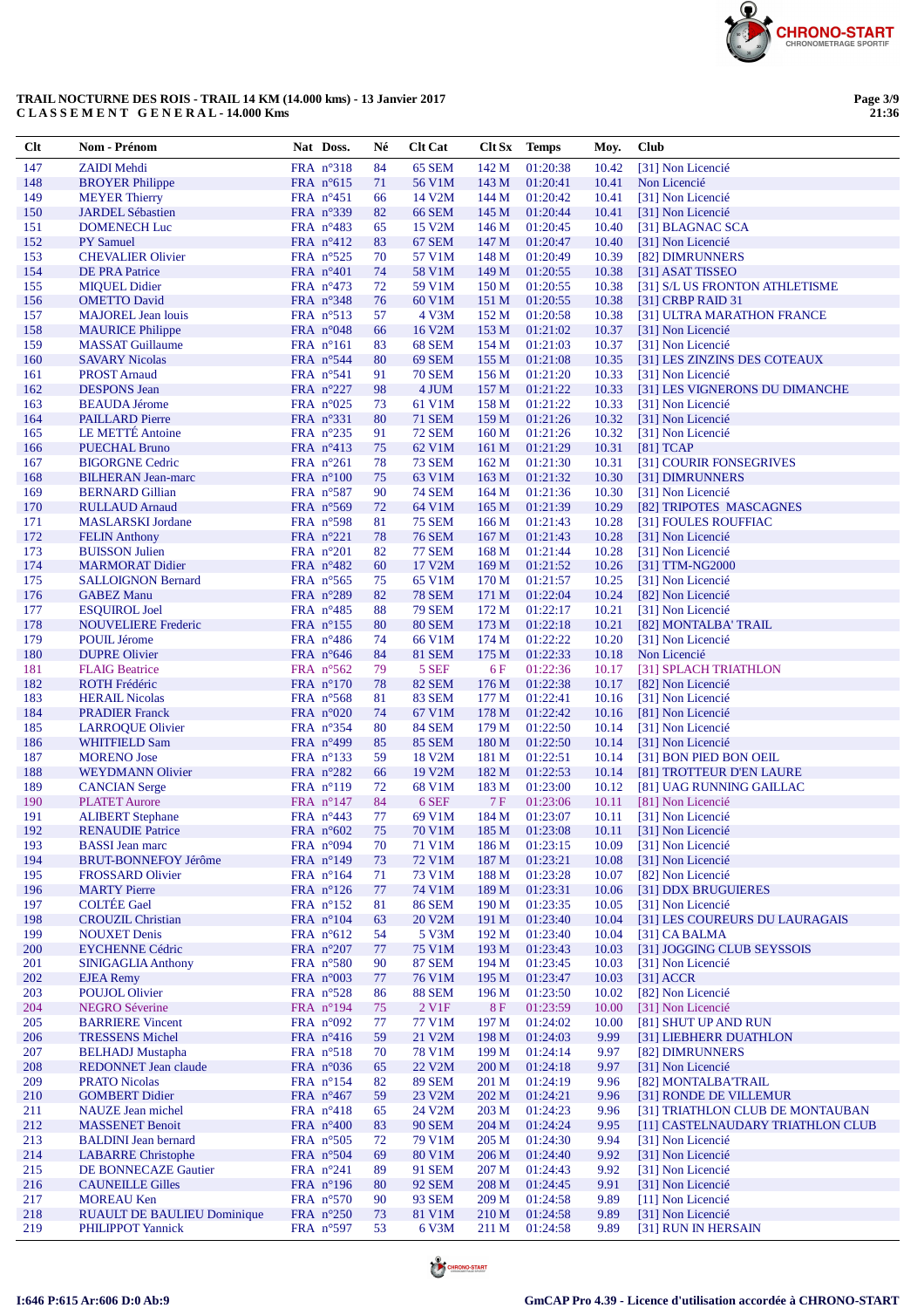

| Clt        | Nom - Prénom                                     | Nat Doss.                                | Né       | <b>Clt Cat</b>                 |                  | Clt Sx Temps         | Moy.         | <b>Club</b>                                        |
|------------|--------------------------------------------------|------------------------------------------|----------|--------------------------------|------------------|----------------------|--------------|----------------------------------------------------|
| 220        | <b>GUILLIEN Stephane</b>                         | FRA n°529                                | 73       | 82 V1M                         | 212 M            | 01:24:59             | 9.89         | [31] Non Licencié                                  |
| 221        | <b>LE CAER Marc</b>                              | FRA $n^{\circ}139$                       | 73       | 83 V1M                         | 213 M            | 01:24:59             | 9.89         | [82] Non Licencié                                  |
| 222        | <b>DECAIX Christophe</b>                         | FRA $n^{\circ}035$                       | 88       | <b>94 SEM</b>                  | 214 M            | 01:25:03             | 9.88         | [31] Non Licencié                                  |
| 223        | <b>BERNARD</b> Jerome                            | FRA $n^{\circ}228$                       | 72       | 84 V1M                         | 215 M            | 01:25:07             | 9.87         | [31] Non Licencié                                  |
| 224        | <b>TICHADOU</b> Andre                            | FRA $n^{\circ}303$                       | 55       | 7 V3M                          | 216M             | 01:25:13             | 9.86         | [31] Non Licencié                                  |
| 225        | <b>BAUDOIN</b> Fulbert                           | FRA $n^{\circ}012$                       | 73       | 85 V1M                         | 217 M            | 01:25:16             | 9.85         | [31] Non Licencié                                  |
| 226        | <b>SANCHEZ Robert</b>                            | FRA $n^{\circ}293$                       | 59       | 25 V2M                         | 218 M            | 01:25:19             | 9.85         | [82] Non Licencié                                  |
| 227        | <b>THEBLINE Tanguy</b>                           | FRA $n^{\circ}197$                       | 74       | 86 V1M                         | 219M             | 01:25:24             | 9.84         | [31] Non Licencié                                  |
| 228<br>229 | <b>MONSIEUR Pierre</b>                           | FRA $n^{\circ}629$                       | 91<br>59 | <b>95 SEM</b>                  | 220 M<br>221 M   | 01:25:25             | 9.84         | [31] Non Licencié<br>[31] VTT MARDIE               |
| 230        | <b>MONSIEUR Alain</b><br><b>SIREJOL Denis</b>    | FRA $n^{\circ}630$<br>FRA n°576          | 66       | 26 V2M<br>27 V2M               | 222 M            | 01:25:25<br>01:25:32 | 9.84<br>9.82 | [31] Non Licencié                                  |
| 231        | <b>DELMAS</b> Arnaud                             | FRA $n^{\circ}367$                       | 94       | <b>96 SEM</b>                  | 223M             | 01:25:32             | 9.82         | [31] Non Licencié                                  |
| 232        | <b>FALCOU Nicolas</b>                            | FRA $n^{\circ}432$                       | 85       | 97 SEM                         | 224 M            | 01:25:33             | 9.82         | [31] Non Licencié                                  |
| 233        | <b>GIMBERT Julie</b>                             | FRA $n^{\circ}510$                       | 86       | 7 SEF                          | 9F               | 01:25:33             | 9.82         | [31] I RUN TRAINING CLUB                           |
| 234        | <b>MALHEIRO</b> Stéphane                         | FRA $n^{\circ}031$                       | 74       | 87 V1M                         | 225 M            | 01:25:38             | 9.81         | $[31]$ COVS                                        |
| 235        | <b>EMBRY Maxime</b>                              | FRA $n^{\circ}$ 553                      | 75       | 88 V1M                         | 226M             | 01:25:45             | 9.80         | [82] DIM RUNNERS                                   |
| 236        | <b>BENABEN Maxence</b>                           | FRA $n^{\circ}006$                       | 79       | <b>98 SEM</b>                  | 227 M            | 01:25:51             | 9.79         | [31] Non Licencié                                  |
| 237        | <b>SLIMAK Arthur</b>                             | FRA $n^{\circ}343$                       | 85       | <b>99 SEM</b>                  | 228 M            | 01:25:53             | 9.78         | [11] EA PAYS DE FOIX                               |
| 238        | <b>TRIEP-CAPDEVILLE Benoit</b>                   | FRA $n^{\circ}583$                       | 73       | 89 V1M                         | 229 M            | 01:25:54             | 9.78         | [31] Non Licencié                                  |
| 239        | <b>ABRATE Pierre</b>                             | FRA $n^{\circ}644$                       | 96       | 4 ESM                          | 230 M            | 01:25:56             | 9.78         | Non Licencié                                       |
| 240        | <b>DESPONS</b> Valentin                          | FRA $n^{\circ}226$                       | 96       | 5 ESM                          | 231 M            | 01:25:57             | 9.77         | [31] LES VIGNERONS DU DIMANCHE                     |
| 241        | <b>STEBIG Jean-christophe</b>                    | FRA $n^{\circ}468$                       | 70       | 90 V1M                         | 232 M            | 01:25:58             | 9.77         | [31] Non Licencié                                  |
| 242        | <b>GOU Pierre laurent</b>                        | FRA $n^{\circ}460$                       | 74       | 91 V1M                         | 233 M            | 01:25:59             | 9.77         | [31] AS LA DEPECHE DU MIDI                         |
| 243<br>244 | <b>SENTENAC Grégory</b>                          | FRA $n^{\circ}385$                       | 82       | <b>100 SEM</b>                 | 234 M            | 01:26:07             | 9.76         | [31] Non Licencié<br>[31] Non Licencié             |
| 245        | PONTCHARRAUD Laurent<br><b>BLESSOU</b> Gérard    | FRA $n^{\circ}438$<br>FRA $n^{\circ}453$ | 77<br>68 | 92 V1M<br>93 V1M               | 235 M<br>236 M   | 01:26:08<br>01:26:11 | 9.75<br>9.75 | [31] Non Licencié                                  |
| 246        | <b>PETIT Vincent</b>                             | FRA $n^{\circ}577$                       | 75       | 94 V1M                         | 237 M            | 01:26:24             | 9.72         | $[81]$ TCAP                                        |
| 247        | <b>CHABBERT Laurent</b>                          | FRA $n^{\circ}463$                       | 66       | 28 V <sub>2</sub> M            | 238 M            | 01:26:28             | 9.72         | [31] CO FRONTON                                    |
| 248        | <b>SOUQUIERES Jean-francois</b>                  | FRA $n^{\circ}616$                       | 64       | 29 V2M                         | 239 M            | 01:26:31             | 9.71         | [31] ZINZINS DES COTEAUX                           |
| 249        | <b>CES</b> Jonathan                              | FRA $n^{\circ}225$                       | 83       | <b>101 SEM</b>                 | 240 M            | 01:26:33             | 9.71         | [31] TISSEO SPORT AVENTURE                         |
| 250        | <b>CERVANTES David</b>                           | FRA $n^{\circ}266$                       | 89       | <b>102 SEM</b>                 | 241 M            | 01:26:35             | 9.70         | [32] SWIBIRUN                                      |
| 251        | <b>KINT</b> Laurent                              | $FRA$ n°581                              | 77       | 95 V1M                         | 242 M            | 01:26:49             | 9.68         | [82] GRAND RAID DES CATHARES                       |
| 252        | <b>GIROU Thibaut</b>                             | FRA $n^{\circ}387$                       | 84       | <b>103 SEM</b>                 | 243 M            | 01:26:54             | 9.67         | [81] REALMONT 13                                   |
| 253        | <b>LAURENS</b> Patrice                           | FRA $n^{\circ}067$                       | 69       | 96 V1M                         | 244 M            | 01:26:57             | 9.66         | [82] Non Licencié                                  |
| 254        | ROUQUETTE Marie helène                           | FRA $n^{\circ}461$                       | 76       | 3 V1F                          | 10F              | 01:27:10             | 9.64         | [31] AS LA DEPECHE DU MIDI                         |
| 255        | <b>CHANEZ Nicolas</b>                            | FRA $n^{\circ}333$                       | 78       | <b>104 SEM</b>                 | 245 M            | 01:27:11             | 9.64         | [31] Non Licencié                                  |
| 256        | DU BERNARD Gaëtan                                | FRA $n^{\circ}021$                       | 77       | 97 V1M                         | 246 M            | 01:27:11             | 9.64         | [31] Non Licencié                                  |
| 257        | <b>ROQUES Sébastien</b>                          | FRA $n^{\circ}262$                       | 75       | 98 V1M                         | 247 M            | 01:27:16             | 9.63         | [82] Non Licencié                                  |
| 258<br>259 | RACHENEUR Johanna<br><b>BRUCK Guillaume</b>      | FRA $n^{\circ}459$<br>FRA $n^{\circ}075$ | 88<br>71 | 8 SEF<br>99 V1M                | 11F<br>248 M     | 01:27:22<br>01:27:24 | 9.61<br>9.61 | [31] UNION PERPIGNAN ATHLE 66<br>[47] Non Licencié |
| 260        | <b>DUIVON Laurence</b>                           | FRA $n^{\circ}141$                       | 74       | 4 V1F                          | 12 F             | 01:27:33             | 9.59         | [82] Non Licencié                                  |
| 261        | <b>GERMA Herve</b>                               | FRA $n^{\circ}079$                       | 75       | 100 V1M                        | 249 M            | 01:27:39             | 9.58         | [31] TCAP                                          |
| 262        | <b>LOMBARD</b> Florent                           | FRA $n^{\circ}607$                       | 87       | <b>105 SEM</b>                 | 250 M            | 01:27:41             | 9.58         | [31] Non Licencié                                  |
| 263        | <b>BONGIOANNI Frédéric</b>                       | FRA $n^{\circ}238$                       | 75       | 101 V1M                        | 251 M            | 01:27:41             | 9.58         | [31] Non Licencié                                  |
| 264        | <b>GENIEYS Alain</b>                             | FRA $n^{\circ}182$                       | 58       | 30 V <sub>2</sub> M            | 252 M            | 01:28:06             | 9.54         | [31] BON PIED BON OEIL                             |
| 265        | <b>BELLEPEAU Patrice</b>                         | FRA n°359                                | 67       | 31 V2M                         | 253 M            | 01:28:20             | 9.51         | [31] CAP TRAIL GAGNAC 31                           |
| 266        | <b>CHAGNAS</b> Florian                           | FRA n°288                                | 86       | <b>106 SEM</b>                 | 254 M            | 01:28:21             | 9.51         | [31] Non Licencié                                  |
| 267        | <b>MENEGHETTI Gauthier</b>                       | FRA $n^{\circ}144$                       | 88       | <b>107 SEM</b>                 | 255 M            | 01:28:29             | 9.49         | [31] Non Licencié                                  |
| 268        | <b>DUPONT</b> Leonie                             | FRA $n^{\circ}151$                       | 93       | $9$ SEF                        | 13F              | 01:28:30             | 9.49         | [31] Non Licencié                                  |
| 269        | DE LA ROSA Eric                                  | FRA $n^{\circ}069$                       | 75       | 102 V1M                        | 256 M            | 01:28:43             | 9.47         | [31] Non Licencié                                  |
| 270<br>271 | <b>BEAUDOU Romain</b><br><b>HENRAS</b> Stephanie | FRA $n^{\circ}319$<br>FRA $n^{\circ}230$ | 91<br>75 | <b>108 SEM</b><br>5 V1F        | 257 M<br>14F     | 01:28:48<br>01:28:50 | 9.46<br>9.46 | [31] Non Licencié<br>[31] LA RONDE DE VILLEMUR     |
| 272        | <b>LASNE</b> Matthieu                            | FRA $n^{\circ}007$                       | 79       | <b>109 SEM</b>                 | 258 M            | 01:28:52             | 9.45         | [31] Non Licencié                                  |
| 273        | <b>LIAIGRE Yoann</b>                             | FRA $n^{\circ}511$                       | 85       | <b>110 SEM</b>                 | 259 M            | 01:28:57             | 9.44         | [31] Non Licencié                                  |
| 274        | <b>FAUGERES Jean Christophe</b>                  | FRA $n^{\circ}645$                       | 70       | 103 V1M                        | 260 M            | 01:28:58             | 9.44         | Non Licencié                                       |
| 275        | <b>GAUTIER</b> Lisiane                           | FRA $n^{\circ}621$                       | 88       | <b>10 SEF</b>                  | 15F              | 01:29:00             | 9.44         | $[31]$ SATUC                                       |
| 276        | <b>LEPRUNIER Caroline</b>                        | FRA $n^{\circ}549$                       | 89       | <b>11 SEF</b>                  | 16F              | 01:29:01             | 9.44         | $[31]$ SATUC                                       |
| 277        | <b>FANTINO Stephane</b>                          | FRA $n^{\circ}245$                       | 73       | 104 V1M                        | 261 M            | 01:29:11             | 9.42         | [31] Non Licencié                                  |
| 278        | <b>FONTES Yannick</b>                            | FRA $n^{\circ}399$                       | 88       | <b>111 SEM</b>                 | 262 M            | 01:29:14             | 9.41         | [81] Non Licencié                                  |
| 279        | <b>BURGALAT Celinda</b>                          | FRA $n^{\circ}324$                       | 88       | <b>12 SEF</b>                  | 17F              | 01:29:14             | 9.41         | [81] UAG RUNNING                                   |
| 280        | <b>KADIOGLU Aurelie</b>                          | FRA $n^{\circ}232$                       | 84       | 13 SEF                         | $18F$            | 01:29:19             | 9.41         | [31] LES ZINZINS DES COTEAUX 31                    |
| 281        | <b>TARGARONA Jm</b>                              | FRA $n^{\circ}382$                       | 68       | 105 V1M                        | 263 M            | 01:29:24             | 9.40         | [31] Non Licencié                                  |
| 282        | <b>BREAN David</b>                               | FRA $n^{\circ}601$                       | 74       | 106 V1M                        | 264 M            | 01:29:27             | 9.39         | [31] SAFRAN POWER UNITS                            |
| 283<br>284 | <b>BREAN</b> Christèle                           | FRA n°589                                | 78       | <b>14 SEF</b>                  | 19F              | 01:29:27             | 9.39         | [31] SAFRAN POWER UNITS                            |
| 285        | <b>PICIURA Romain</b><br><b>POINDEXTRE Erick</b> | FRA $n^{\circ}283$<br>FRA n°246          | 88<br>67 | 112 SEM<br>32 V <sub>2</sub> M | 265 M<br>266 M   | 01:29:37<br>01:29:39 | 9.37<br>9.37 | [32] Non Licencié<br>[47] Non Licencié             |
| 286        | <b>ARNAUDO</b> Christian                         | FRA $n^{\circ}167$                       | 69       | 107 V1M                        | 267 M            | 01:29:41             | 9.37         | [31] Non Licencié                                  |
| 287        | <b>BOYER-NOEL Benoit</b>                         | FRA $n^{\circ}037$                       | 74       | 108 V1M                        | 268 M            | 01:29:43             | 9.36         | [31] Non Licencié                                  |
| 288        | <b>BALL Alain</b>                                | FRA $n^{\circ}465$                       | 73       | 109 V1M                        | 269 <sub>M</sub> | 01:29:50             | 9.35         | [31] Non Licencié                                  |
| 289        | <b>BONFANTE Daniel</b>                           | FRA $n^{\circ}604$                       | 61       | 33 V2M                         | 270 M            | 01:29:54             | 9.34         | [31] Non Licencié                                  |
| 290        | <b>ZURITA ARES Juan</b>                          | FRA n°561                                | 88       | <b>113 SEM</b>                 | 271 M            | 01:29:54             | 9.34         | [31] AIRBUS RUNNING / TRUC TRIATHLON               |
| 291        | <b>DEVILLE</b> Jean pierre                       | FRA $n^{\circ}290$                       | 60       | 34 V2M                         | 272 M            | 01:29:56             | 9.34         | [31] CAP TRAIL 31 GAGNAC/GARONNE                   |
| 292        | <b>CABROL Thomas</b>                             | FRA n°374                                | 74       | 110 V1M                        | 273 M            | 01:29:59             | 9.34         | [81] ASAT KANGOUROU                                |



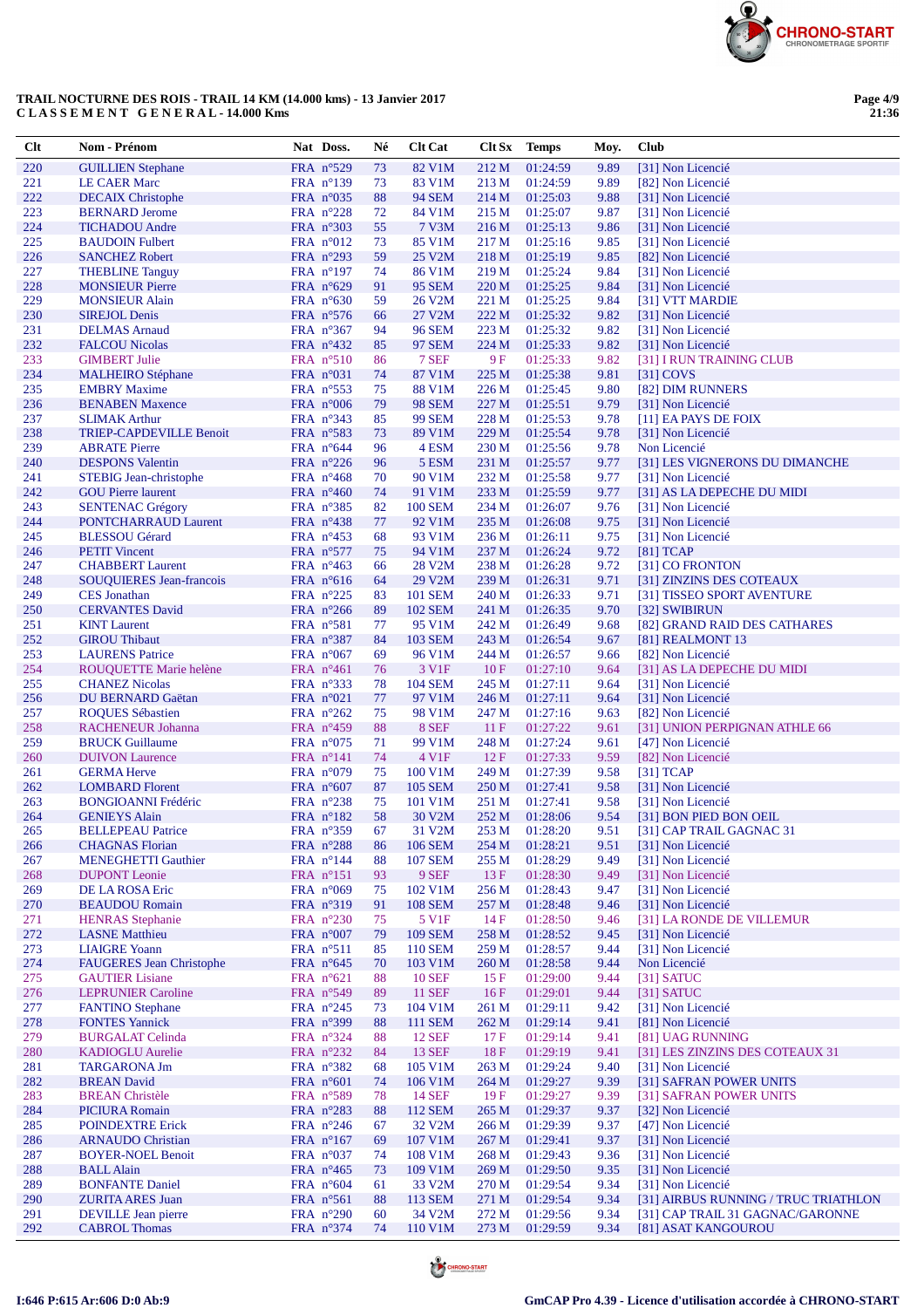

**Page 5/9 21:36**

| $Cl$ t     | Nom - Prénom                                           | Nat Doss.                                | Né       | <b>Clt Cat</b>                 |                | Clt Sx Temps         | Moy.         | <b>Club</b>                                         |
|------------|--------------------------------------------------------|------------------------------------------|----------|--------------------------------|----------------|----------------------|--------------|-----------------------------------------------------|
| 293        | <b>JULIAN Yannick</b>                                  | FRA n°364                                | 72       | 111 V1M                        | 274 M          | 01:30:05             | 9.33         | [31] Non Licencié                                   |
| 294        | <b>FLAMANT Olivier</b>                                 | FRA $n^{\circ}098$                       | 72       | 112 V1M                        | 275 M          | 01:30:09             | 9.32         | [31] Non Licencié                                   |
| 295        | <b>MESSAL Thierry</b>                                  | FRA $n^{\circ}356$                       | 70       | 113 V1M                        | 276 M          | 01:30:10             | 9.32         | [31] Non Licencié                                   |
| 296        | <b>VIE Patrick</b>                                     | FRA $n^{\circ}215$                       | 69       | 114 V1M                        | 277 M          | 01:30:12             | 9.31         | [31] JOGGING CLUB SEYSSOIS                          |
| 297        | <b>PETIT Mark</b>                                      | FRA $n^{\circ}449$                       | $00\,$   | 1 CAM                          | 278 M          | 01:30:18             | 9.30         | [82] TRIATHLON CLUB MONTAUBAN                       |
| 298        | <b>LACLAU-POURRET Baptiste</b>                         | FRA $n^{\circ}462$                       | 01       | 2 CAM                          | 279 M          | 01:30:18             | 9.30         | [31] TRIATHLON CLUB MONTALBANNAIS                   |
| 299        | <b>GRATELOUP David</b>                                 | FRA $n^{\circ}278$                       | 80       | <b>114 SEM</b>                 | 280 M          | 01:30:22             | 9.30         | [31] Non Licencié                                   |
| 300        | <b>PRENOT</b> Franck                                   | $FRA$ n°102                              | 82       | <b>115 SEM</b>                 | 281 M          | 01:30:22             | 9.30         | [31] TIS THALES                                     |
| 301        | <b>SERVOLES Sébastien</b>                              | FRA $n^{\circ}560$                       | 76       | 115 V1M                        | 282 M          | 01:30:25             | 9.29         | [31] Non Licencié                                   |
| 302        | <b>JUMEL Nicolas</b>                                   | FRA $n^{\circ}070$                       | 74       | 116 V1M                        | 283 M          | 01:30:28             | 9.29         | [31] Non Licencié                                   |
| 303<br>304 | <b>CARME</b> Clément<br><b>HOOREMAN Anne-marie</b>     | FRA $n^{\circ}369$                       | 89<br>62 | 116 SEM<br>1 V <sub>2F</sub>   | 284 M<br>20F   | 01:30:29             | 9.28         | [81] Non Licencié<br>[31] Non Licencié              |
| 305        | <b>VALENA Cédric</b>                                   | FRA $n^{\circ}342$<br>FRA $n^{\circ}146$ | 80       | <b>117 SEM</b>                 | 285 M          | 01:30:37<br>01:30:49 | 9.27<br>9.25 | [31] Non Licencié                                   |
| 306        | <b>FRANÇON Garry</b>                                   | FRA n°034                                | 83       | <b>118 SEM</b>                 | 286 M          | 01:30:49             | 9.25         | [82] Non Licencié                                   |
| 307        | <b>BARBIERO</b> Gilbert                                | $FRA$ n°494                              | 59       | 35 V2M                         | 287 M          | 01:31:11             | 9.21         | [31] CLUB ALPIN FRANCAIS DE GRENADE                 |
| 308        | <b>CAZELLES</b> Philippe                               | FRA $n^{\circ}340$                       | 66       | 36 V2M                         | 288 M          | 01:31:15             | 9.21         | [31] LES GAMBETTES                                  |
| 309        | <b>ALMEIDA Jean-luc</b>                                | $FRA$ n°171                              | 65       | 37 V2M                         | 289 M          | 01:31:15             | 9.21         | [31] LES GAMBETTES                                  |
| 310        | <b>BREANT</b> Jerome                                   | FRA $n^{\circ}156$                       | 82       | <b>119 SEM</b>                 | 290 M          | 01:31:19             | 9.20         | [31] Non Licencié                                   |
| 311        | <b>LE LAN Eric</b>                                     | FRA $n^{\circ}276$                       | 68       | 117 V1M                        | 291 M          | 01:31:20             | 9.20         | [82] COURIR A MONTECH                               |
| 312        | <b>PRIOLO</b> Thierry                                  | FRA $n^{\circ}397$                       | 68       | 118 V1M                        | 292 M          | 01:31:27             | 9.19         | [31] Non Licencié                                   |
| 313        | <b>FERRAND Yannick</b>                                 | FRA $n^{\circ}381$                       | 80       | <b>120 SEM</b>                 | 293 M          | 01:31:27             | 9.19         | [31] Non Licencié                                   |
| 314        | <b>ARSICAUD</b> Angelique                              | FRA $n^{\circ}380$                       | 86       | <b>15 SEF</b>                  | 21 F           | 01:31:28             | 9.18         | [31] Non Licencié                                   |
| 315        | <b>LANCELOT</b> Frederic                               | FRA $n^{\circ}474$                       | 71       | 119 V1M                        | 294 M          | 01:31:36             | 9.17         | [31] Non Licencié                                   |
| 316        | <b>FOURNIE Corine</b>                                  | FRA $n^{\circ}206$                       | 69       | 6 V1F                          | 22F            | 01:31:39             | 9.17         | [31] JOGGING CLUB SEYSSOIS                          |
| 317        | <b>TRIBAUDAUT Stéphane</b>                             | FRA $n^{\circ}204$                       | 75       | 120 V1M                        | 295 M          | 01:31:40             | 9.16         | [31] JOGGING CLUB SEYSSOIS                          |
| 318        | <b>ESTIENNE Yvan</b>                                   | FRA $n^{\circ}274$                       | 72       | 121 V1M                        | 296 M          | 01:31:43             | 9.16         | [32] SWIBIRUN                                       |
| 319<br>320 | <b>JEANSOU</b> Dominique<br>COSTA Jean pierre          | FRA $n^{\circ}321$<br>FRA $n^{\circ}334$ | 67<br>70 | 38 V <sub>2</sub> M<br>122 V1M | 297 M<br>298 M | 01:31:43<br>01:31:44 | 9.16<br>9.16 | [31] Non Licencié<br>[31] Non Licencié              |
| 321        | <b>ROQUES</b> Jean-francois                            | $FRA$ n°059                              | 71       | 123 V1M                        | 299 M          | 01:31:47             | 9.15         | [81] Non Licencié                                   |
| 322        | <b>DENEGRE Jerome</b>                                  | FRA $n^{\circ}218$                       | 69       | 124 V1M                        | 300 M          | 01:31:52             | 9.14         | [31] Non Licencié                                   |
| 323        | <b>FERRON Benoit</b>                                   | FRA $n^{\circ}162$                       | 80       | <b>121 SEM</b>                 | 301 M          | 01:32:02             | 9.13         | [31] Non Licencié                                   |
| 324        | <b>GAUSSERAN Thibault</b>                              | FRA $n^{\circ}351$                       | 97       | 6 ESM                          | 302 M          | 01:32:03             | 9.13         | [82] Non Licencié                                   |
| 325        | <b>ZEAMARI</b> Soufiane                                | FRA $n^{\circ}639$                       | 98       | 5 JUM                          | 303 M          | 01:32:05             | 9.12         | Non Licencié                                        |
| 326        | <b>POUTIER Eric</b>                                    | FRA $n^{\circ}355$                       | 71       | 125 V1M                        | 304 M          | 01:32:07             | 9.12         | [31] LES ZINZINS DES COTEAUX 31                     |
| 327        | <b>OSWALD Thomas</b>                                   | FRA $n^{\circ}613$                       | 98       | 6 JUM                          | 305 M          | 01:32:08             | 9.12         | [82] Non Licencié                                   |
| 328        | <b>GADET</b> Bernard                                   | FRA $n^{\circ}286$                       | 69       | 126 V1M                        | 306 M          | 01:32:09             | 9.12         | $[82]$ CA BIRAC                                     |
| 329        | <b>BERGER Christelle</b>                               | FRA $n^{\circ}208$                       | 73       | 7 V1F                          | 23F            | 01:32:09             | 9.12         | [31] JOGGING CLUB SEYSSOIS                          |
| 330        | <b>LASCOUX Laurent</b>                                 | FRA $n^{\circ}643$                       | 75       | 127 V1M                        | 307 M          | 01:32:13             | 9.11         | Non Licencié                                        |
| 331        | <b>GRIEU Pascal</b>                                    | FRA $n^{\circ}253$                       | 61       | 39 V2M                         | 308 M          | 01:32:14             | 9.11         | [82] Non Licencié                                   |
| 332<br>333 | <b>BORDES CARTER Jean-edouard</b>                      | FRA $n^{\circ}096$                       | 77       | 128 V1M<br><b>8 V1F</b>        | 309 M          | 01:32:18             | 9.10         | [31] Non Licencié                                   |
| 334        | <b>ELLIS Robyn</b><br><b>AGABI Karim</b>               | FRA $n^{\circ}093$<br>FRA n°185          | 75<br>80 | <b>122 SEM</b>                 | 24 F<br>310 M  | 01:32:18<br>01:32:22 | 9.10<br>9.10 | [31] Non Licencié<br>[31] LES COUREURS DU LAURAGAIS |
| 335        | <b>FERNET Dan</b>                                      | FRA $n^{\circ}157$                       | 90       | <b>123 SEM</b>                 | 311 M          | 01:32:23             | 9.09         | [31] Non Licencié                                   |
| 336        | <b>FORT Patrice</b>                                    | FRA n°368                                | 64       | 40 V2M                         | 312 M          | 01:32:24             | 9.09         | [31] Non Licencié                                   |
| 337        | <b>BASTIDE</b> Ingrid                                  | FRA $n^{\circ}033$                       | 76       | 9 V <sub>1F</sub>              | 25 F           | 01:32:27             | 9.09         | [81] UAGRUNNING                                     |
| 338        | <b>GILARDEAU David</b>                                 | FRA n°254                                | 74       | 129 V1M                        | 313 M          | 01:32:27             | 9.09         | [82] Non Licencié                                   |
| 339        | <b>LAGNIER Aude</b>                                    | FRA n°610                                | 85       | <b>16 SEF</b>                  | 26F            | 01:32:32             | 9.08         | [31] Non Licencié                                   |
| 340        | <b>MANNEVY Marc</b>                                    | FRA $n^{\circ}567$                       | 88       | <b>124 SEM</b>                 | 314 M          | 01:32:32             | 9.08         | [82] Non Licencié                                   |
| 341        | <b>CASTELLAZZI Samuel</b>                              | FRA $n^{\circ}435$                       | 86       | <b>125 SEM</b>                 | 315 M          | 01:32:33             | 9.08         | [31] Non Licencié                                   |
| 342        | <b>AMPEN Hélène</b>                                    | FRA n°471                                | 74       | 10 V1F                         | 27 F           | 01:32:33             | 9.08         | [31] S/L US FRONTON ATHLETISME                      |
| 343        | <b>ALLIER Marie</b>                                    | FRA $n^{\circ}328$                       | 90       | <b>17 SEF</b>                  | 28F            | 01:32:38             | 9.07         | [30] NIMES MARATHON                                 |
| 344        | <b>PAGES Nicolas</b>                                   | FRA n°234                                | 80       | <b>126 SEM</b>                 | 316 M          | 01:32:44             | 9.06         | [81] LES TROTTEURS D'EN LAURE                       |
| 345<br>346 | <b>DELABRE Grégory</b><br><b>MAGNOU</b> Aurélie        | FRA $n^{\circ}002$<br>FRA n°394          | 72<br>88 | 130 V1M<br><b>18 SEF</b>       | 317 M<br>29F   | 01:32:44<br>01:32:50 | 9.06<br>9.05 | [81] TRAILRUNNERFOUNDATION<br>[31] Non Licencié     |
| 347        | <b>SISSAC Nicolas</b>                                  | FRA $n^{\circ}431$                       | 74       | 131 V1M                        | 318 M          | 01:32:51             | 9.05         | [31] Non Licencié                                   |
| 348        | <b>GOSSARD Philippe</b>                                | FRA $n^{\circ}415$                       | 63       | 41 V2M                         | 319 M          | 01:32:56             | 9.04         | [31] AIRBUS RUNNING                                 |
| 349        | <b>MANZATO Lucas</b>                                   | FRA $n^{\circ}252$                       | 90       | <b>127 SEM</b>                 | 320 M          | 01:32:57             | 9.04         | [82] Non Licencié                                   |
| 350        | <b>SENDER Henri</b>                                    | FRA $n^{\circ}403$                       | 73       | 132 V1M                        | 321 M          | 01:32:59             | 9.04         | [81] Non Licencié                                   |
| 351        | <b>RAYNAUD Christian</b>                               | FRA $n^{\circ}450$                       | 50       | 8 V3M                          | 322 M          | 01:33:01             | 9.03         | $[31]$ PAC                                          |
| 352        | <b>TAURAN</b> Serge                                    | FRA $n^{\circ}$ 595                      | 60       | 42 V2M                         | 323 M          | 01:33:01             | 9.03         | [31] Non Licencié                                   |
| 353        | <b>AMPEN Dimitri</b>                                   | FRA $n^{\circ}470$                       | 73       | 133 V1M                        | 324 M          | 01:33:06             | 9.02         | [31] DUATHLON LIEBHERR                              |
| 354        | <b>MAINGUOT Serge</b>                                  | FRA $n^{\circ}484$                       | 77       | 134 V1M                        | 325 M          | 01:33:08             | 9.02         | [81] UAG RUNNING                                    |
| 355        | <b>GUIBERT Romain</b>                                  | FRA $n^{\circ}029$                       | 86       | <b>128 SEM</b>                 | 326 M          | 01:33:20             | 9.00         | [31] LES ZINZINS DES COTEAUX 31                     |
| 356        | <b>VERDIER Corine</b>                                  | FRA $n^{\circ}314$                       | 67       | 2 V <sub>2F</sub>              | 30F            | 01:33:25             | 8.99         | [32] Non Licencié                                   |
| 357        | <b>ETTINGER Eric</b>                                   | FRA $n^{\circ}051$                       | 65       | 43 V2M                         | 327 M          | 01:33:30             | 8.98         | [31] LES PETONS GRAGNAGAIS                          |
| 358        | <b>ROBADO Sylvie</b>                                   | FRA $n^{\circ}213$                       | 71       | 11 V1F                         | 31F            | 01:33:33             | 8.98         | [31] JOGGING CLUB SEYSSOIS                          |
| 359<br>360 | <b>FARGEAUDOU Tristan</b><br><b>COUDERT</b> Christophe | FRA $n^{\circ}579$<br>FRA $n^{\circ}158$ | 89<br>69 | <b>129 SEM</b><br>135 V1M      | 328 M<br>329 M | 01:33:35<br>01:33:40 | 8.98<br>8.97 | [31] Non Licencié<br>[31] Non Licencié              |
| 361        | <b>BARTHELEMY Christophe</b>                           | $FRA$ n°135                              | 71       | 136 V1M                        | 330 M          | 01:33:44             | 8.96         | [31] Non Licencié                                   |
| 362        | <b>KHEDIM Adan</b>                                     | FRA $n^{\circ}606$                       | 78       | <b>130 SEM</b>                 | 331 M          | 01:33:50             | 8.95         | [31] Non Licencié                                   |
| 363        | <b>MORIN Nicolas</b>                                   | FRA $n^{\circ}236$                       | 81       | <b>131 SEM</b>                 | 332 M          | 01:33:57             | 8.94         | [31] UNION ATHLETIQUE NOHICOISE                     |
| 364        | <b>ROBLIN Tanguy</b>                                   | FRA $n^{\circ}260$                       | 83       | <b>132 SEM</b>                 | 333 M          | 01:33:58             | 8.94         | [31] Non Licencié                                   |
| 365        | <b>SALISSE Gauthier</b>                                | FRA n°015                                | 85       | 133 SEM                        | 334 M          | 01:34:00             | 8.94         | [82] Non Licencié                                   |



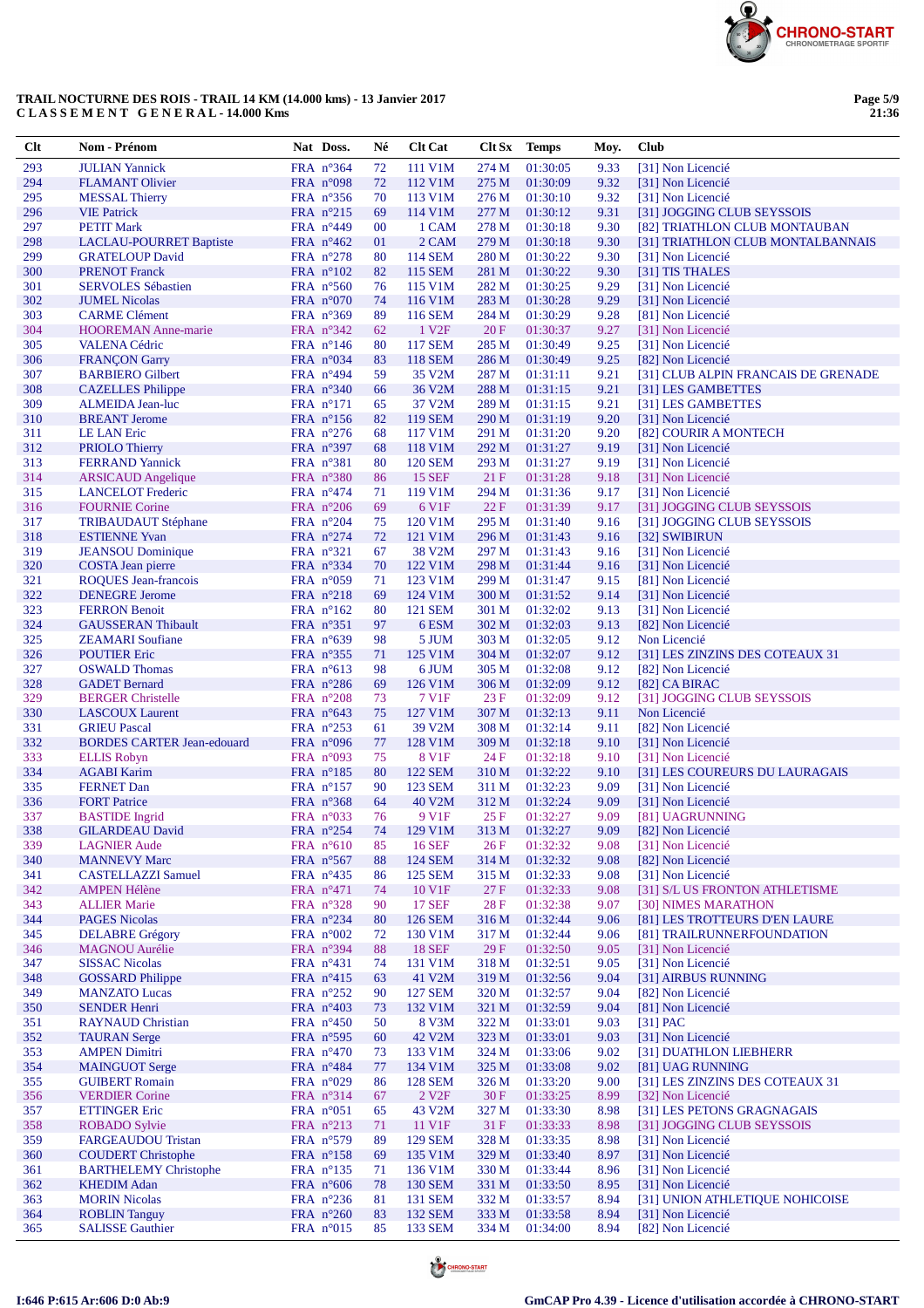

| Clt        | Nom - Prénom                                        | Nat Doss.                                | Né       | <b>Clt Cat</b>                 | <b>Clt Sx</b>  | <b>Temps</b>         | Moy.         | <b>Club</b>                                          |
|------------|-----------------------------------------------------|------------------------------------------|----------|--------------------------------|----------------|----------------------|--------------|------------------------------------------------------|
| 366        | <b>DULONG Fabien</b>                                | FRA n°103                                | 80       | <b>134 SEM</b>                 | 335 M          | 01:34:01             | 8.94         | [31] Non Licencié                                    |
| 367        | <b>BONNEFOY Sébastien</b>                           | FRA n°198                                | 78       | 135 SEM                        | 336 M          | 01:34:06             | 8.93         | [31] Non Licencié                                    |
| 368        | <b>GAUTIER Laura</b>                                | FRA $n^{\circ}181$                       | 92       | <b>19 SEF</b>                  | 32F            | 01:34:10             | 8.92         | [31] TUC TRIATHLON                                   |
| 369        | <b>LESTAGE Hervé</b>                                | $FRA$ $n^{\circ}121$                     | 74       | 137 V1M                        | 337 M          | 01:34:13             | 8.92         | [31] Non Licencié                                    |
| 370        | <b>DALENC</b> Julien                                | FRA $n^{\circ}530$                       | 82       | 136 SEM                        | 338 M          | 01:34:17             | 8.91         | [82] Non Licencié                                    |
| 371        | <b>AREVALO Lucas</b>                                | FRA $n^{\circ}578$                       | 83       | <b>137 SEM</b>                 | 339 M          | 01:34:20             | 8.91         | [31] Non Licencié                                    |
| 372        | <b>SALES</b> Catherine                              | FRA $n^{\circ}211$                       | 62       | 3 V <sub>2F</sub>              | 33 F           | 01:34:23             | 8.90         | [31] JOGGING CLUB SEYSSOIS                           |
| 373        | <b>PEZOUS Ludovic</b>                               | FRA $n^{\circ}618$                       | 80       | <b>138 SEM</b>                 | 340 M          | 01:34:27             | 8.89         | [82] Non Licencié                                    |
| 374<br>375 | <b>CHARBONNIER Franck</b><br><b>GUCEMAS</b> Jerome  | FRA $n^{\circ}439$<br>FRA $n^{\circ}514$ | 66<br>73 | 44 V2M<br>138 V1M              | 341 M<br>342 M | 01:34:27<br>01:34:29 | 8.89<br>8.89 | [31] Non Licencié<br>[81] Non Licencié               |
| 376        | <b>GUEUGNEAU Julien</b>                             | FRA $n^{\circ}287$                       | 88       | <b>139 SEM</b>                 | 343 M          | 01:34:32             | 8.89         | [31] Non Licencié                                    |
| 377        | <b>SEVIN</b> Isabelle                               | FRA n°384                                | 73       | 12 V1F                         | 34 F           | 01:34:32             | 8.89         | [31] Non Licencié                                    |
| 378        | <b>SEGOND Eric</b>                                  | FRA $n^{\circ}017$                       | 73       | 139 V1M                        | 344 M          | 01:34:33             | 8.89         | [31] Non Licencié                                    |
| 379        | <b>ROBERT Emilie</b>                                | FRA $n^{\circ}$ 555                      | 86       | <b>20 SEF</b>                  | 35F            | 01:34:33             | 8.88         | [81] Non Licencié                                    |
| 380        | <b>LAREE Cédric</b>                                 | FRA $n^{\circ}457$                       | 75       | 140 V1M                        | 345 M          | 01:34:36             | 8.88         | [31] Non Licencié                                    |
| 381        | <b>JOIE</b> Nathalie                                | FRA $n^{\circ}620$                       | 68       | 13 V1F                         | 36F            | 01:34:37             | 8.88         | [31] Non Licencié                                    |
| 382        | <b>MAZAS</b> Renaud                                 | FRA $n^{\circ}081$                       | 81       | <b>140 SEM</b>                 | 346 M          | 01:34:42             | 8.87         | [31] Non Licencié                                    |
| 383        | <b>THEVENOT Eric</b>                                | FRA $n^{\circ}414$                       | 68       | 141 V1M                        | 347 M          | 01:34:50             | 8.86         | [31] HLP                                             |
| 384        | <b>SERIEYS Michel</b>                               | FRA $n^{\circ}110$                       | 75       | 142 V1M                        | 348 M          | 01:34:54             | 8.85         | [31] Non Licencié                                    |
| 385<br>386 | <b>TANDOU Sébastien</b>                             | FRA n°080<br>FRA n°552                   | 79       | 141 SEM                        | 349 M          | 01:34:59             | 8.84<br>8.84 | [31] Non Licencié                                    |
| 387        | <b>PAPART David</b><br><b>MONDON Cyril</b>          | FRA $n^{\circ}053$                       | 73<br>75 | 143 V1M<br>144 V1M             | 350 M<br>351 M | 01:35:01<br>01:35:02 | 8.84         | [82] Non Licencié<br>[31] Non Licencié               |
| 388        | <b>LAVIOLETTE Xavier</b>                            | FRA $n^{\circ}492$                       | 84       | <b>142 SEM</b>                 | 352 M          | 01:35:04             | 8.84         | [31] TEAM BIJOUX                                     |
| 389        | <b>CROS</b> Olivia                                  | FRA n°592                                | 87       | <b>21 SEF</b>                  | 37 F           | 01:35:10             | 8.83         | [31] Non Licencié                                    |
| 390        | <b>GANCHEGUI Jerome</b>                             | FRA $n^{\circ}395$                       | 80       | 143 SEM                        | 353 M          | 01:35:13             | 8.82         | [32] Non Licencié                                    |
| 391        | <b>MELLET</b> Stéphanie                             | FRA $n^{\circ}073$                       | 75       | 14 V1F                         | 38F            | 01:35:17             | 8.82         | [31] Non Licencié                                    |
| 392        | <b>GIBILI</b> Sebastien                             | FRA $n^{\circ}256$                       | 73       | 145 V1M                        | 354 M          | 01:35:22             | 8.81         | [31] LES COUREURS DU LAURAGAIS                       |
| 393        | <b>MARTIN Sebastien</b>                             | FRA $n^{\circ}041$                       | 77       | 146 V1M                        | 355 M          | 01:35:25             | 8.80         | [31] L UNION TRIATHLON 31                            |
| 394        | <b>LOPEZ Alexandra</b>                              | FRA $n^{\circ}043$                       | 75       | 15 V1F                         | 39F            | 01:35:31             | 8.79         | [31] NG 2000                                         |
| 395        | <b>KEMOUN Philippe</b>                              | FRA $n^{\circ}172$                       | 69       | 147 V1M                        | 356 M          | 01:35:36             | 8.79         | $[31]$ AISC                                          |
| 396        | <b>BOUYER Michel</b>                                | FRA $n^{\circ}490$                       | 53       | 9 V3M                          | 357 M          | 01:35:39             | 8.78         | [82] CAF GRENADE LESPIEDSHAUTSLAIDS 31330            |
| 397        | <b>EYMARD Emmanuelle</b>                            | FRA $n^{\circ}301$                       | 76       | 16 V1F                         | 40F            | 01:35:47             | 8.77         | [31] Non Licencié                                    |
| 398<br>399 | <b>PITTON Eric</b><br><b>ABBA</b> Vincent           | FRA $n^{\circ}373$<br>FRA $n^{\circ}458$ | 69<br>84 | 148 V1M<br>144 SEM             | 358 M<br>359 M | 01:35:48<br>01:35:50 | 8.77<br>8.77 | [31] DDX BRUGUIERES<br>[31] Non Licencié             |
| 400        | <b>REBINGUET Nadja</b>                              | FRA $n^{\circ}$ 546                      | 71       | 17 V1F                         | 41 F           | 01:36:22             | 8.72         | [31] Non Licencié                                    |
| 401        | <b>MARTRES</b> Sébastien                            | FRA $n^{\circ}545$                       | 70       | 149 V1M                        | 360 M          | 01:36:23             | 8.72         | [31] Non Licencié                                    |
| 402        | <b>ARONDEL Carl</b>                                 | FRA n°573                                | 81       | <b>145 SEM</b>                 | 361 M          | 01:36:25             | 8.71         | [31] Non Licencié                                    |
| 403        | <b>LAUNAY Francois</b>                              | FRA $n^{\circ}603$                       | 75       | 150 V1M                        | 362 M          | 01:36:25             | 8.71         | [31] Non Licencié                                    |
| 404        | <b>APARICIO</b> Evelyne                             | FRA $n^{\circ}307$                       | 64       | 4 V <sub>2F</sub>              | 42 F           | 01:36:29             | 8.71         | [31] Non Licencié                                    |
| 405        | <b>VAUGELADE Bruno</b>                              | FRA $n^{\circ}605$                       | 72       | 151 V1M                        | 363 M          | 01:36:29             | 8.71         | [31] Non Licencié                                    |
| 406        | <b>GAMEL Christophe</b>                             | FRA $n^{\circ}365$                       | 69       | 152 V1M                        | 364 M          | 01:36:29             | 8.71         | [82] Non Licencié                                    |
| 407<br>408 | <b>CASTETS</b> Yohann<br><b>ROBERT Nathalie</b>     | FRA $n^{\circ}175$<br>FRA n°563          | 80<br>76 | 146 SEM<br>18 V1F              | 365 M<br>43F   | 01:36:46<br>01:36:47 | 8.68<br>8.68 | [82] Non Licencié<br>[31] Non Licencié               |
| 409        | <b>GILLERON</b> Frederic                            | FRA $n^{\circ}493$                       | 73       | 153 V1M                        | 366 M          | 01:37:15             | 8.64         | [47] Non Licencié                                    |
| 410        | <b>AUBERTIN Marine</b>                              | FRA $n^{\circ}426$                       | 87       | <b>22 SEF</b>                  | 44 F           | 01:37:16             | 8.64         | [11] Non Licencié                                    |
| 411        | <b>PIERARD Quentin</b>                              | FRA n°398                                | 87       | <b>147 SEM</b>                 |                | 367 M 01:37:17       |              | 8.63 [11] EA FOIX                                    |
| 412        | <b>LISKA</b> Cedric                                 | FRA $n^{\circ}$ 558                      | 81       | <b>148 SEM</b>                 | 368 M          | 01:37:31             | 8.62         | [82] Non Licencié                                    |
| 413        | <b>VOLPATTI Marc</b>                                | FRA $n^{\circ}444$                       | 70       | 154 V1M                        | 369 M          | 01:37:32             | 8.61         | [31] Non Licencié                                    |
| 414        | <b>LEGRAND</b> Fanny                                | FRA $n^{\circ}275$                       | 84       | <b>23 SEF</b>                  | 45 F           | 01:37:35             | 8.61         | [32] SWIBIRUN                                        |
| 415        | <b>LESCURE</b> Angélique<br><b>BESSIERES Michel</b> | FRA $n^{\circ}190$<br>FRA n°189          | 77       | 19 V1F                         | 46 F           | 01:37:42             | 8.60         | [31] Non Licencié                                    |
| 416<br>417 | <b>DURAND</b> Mathieu                               | FRA $n^{\circ}148$                       | 58<br>65 | 45 V2M<br>46 V2M               | 370 M<br>371 M | 01:37:48<br>01:37:48 | 8.59<br>8.59 | [31] ASEAT CREDIT MUTUEL<br>[31] Non Licencié        |
| 418        | <b>MANZATO Hugo</b>                                 | FRA n°251                                | 98       | 7 JUM                          | 372 M          | 01:37:53             | 8.58         | [82] Non Licencié                                    |
| 419        | <b>SUTRA Remi</b>                                   | FRA $n^{\circ}$ 559                      | 79       | 149 SEM                        | 373 M          | 01:37:55             | 8.58         | [82] Non Licencié                                    |
| 420        | <b>BOU</b> Stephane                                 | FRA $n^{\circ}026$                       | 76       | 155 V1M                        | 374 M          | 01:37:56             | 8.58         | $[31]$ COVS                                          |
| 421        | <b>PEAULT</b> Christel                              | FRA $n^{\circ}404$                       | 69       | 20 V1F                         | 47 F           | 01:37:59             | 8.57         | [31] LES ZINZINS DES COTEAUX 31                      |
| 422        | <b>PAPAIX Arnaud</b>                                | FRA $n^{\circ}372$                       | 70       | 156 V1M                        | 375 M          | 01:37:59             | 8.57         | $[31]$ CRBP                                          |
| 423        | LE GOFF Benjamin                                    | FRA $n^{\circ}016$                       | 77       | 157 V1M                        | 376 M          | 01:38:15             | 8.55         | $[31]$ COVS                                          |
| 424        | <b>GENDRON Michael</b>                              | FRA $n^{\circ}335$                       | 78       | <b>150 SEM</b>                 | 377 M          | 01:38:24             | 8.54         | [82] Non Licencié                                    |
| 425        | <b>SANMARTIN Boris</b>                              | FRA $n^{\circ}622$                       | 73       | 158 V1M                        | 378 M          | 01:38:38             | 8.52         | [82] Non Licencié                                    |
| 426        | <b>DUBEC</b> Daniel<br><b>POUJOL Sandra</b>         | FRA $n^{\circ}402$                       | 64       | 47 V2M<br><b>24 SEF</b>        | 379 M          | 01:38:46             | 8.51         | [81] ATP- SCALP PUYGOUZON ATHLE<br>[81] Non Licencié |
| 427<br>428 | <b>MOREL Florian</b>                                | FRA $n^{\circ}325$<br>FRA n°392          | 89<br>75 | 159 V1M                        | 48 F<br>380 M  | 01:38:56<br>01:38:56 | 8.49<br>8.49 | [81] Non Licencié                                    |
| 429        | <b>LIEUTAUD Audrey</b>                              | FRA $n^{\circ}087$                       | 87       | <b>25 SEF</b>                  | 49 F           | 01:38:59             | 8.49         | [31] Non Licencié                                    |
| 430        | <b>DELPORTE Philippe</b>                            | FRA $n^{\circ}591$                       | 74       | 160 V1M                        | 381 M          | 01:39:08             | 8.47         | [82] Non Licencié                                    |
| 431        | <b>NEGRO</b> Patricia                               | FRA $n^{\circ}452$                       | 73       | 21 V1F                         | 50 F           | 01:39:11             | 8.47         | [31] Non Licencié                                    |
| 432        | <b>VENDRAMIN Corinne</b>                            | FRA n°279                                | 67       | 5 V <sub>2F</sub>              | 51 F           | 01:39:17             | 8.46         | [31] RONDE DE VILLEMUR                               |
| 433        | <b>VERBREGUE Mathieu</b>                            | FRA $n^{\circ}477$                       | 79       | <b>151 SEM</b>                 | 382 M          | 01:39:25             | 8.45         | [31] SAFRAN POWER UNITS                              |
| 434        | <b>GUILLEMER Cédric</b>                             | FRA $n^{\circ}337$                       | 87       | <b>152 SEM</b>                 | 383 M          | 01:39:25             | 8.45         | [31] Non Licencié                                    |
| 435        | PETRASZKO Thierry<br><b>GARNIER Laurie</b>          | FRA n°478                                | 64       | 48 V2M                         | 384 M          | 01:39:25             | 8.45         | [31] SAFRAN POWER UNITS                              |
| 436<br>437 | <b>CHINIARD Melanie</b>                             | FRA $n^{\circ}481$<br>FRA n°060          | 87<br>81 | <b>26 SEF</b><br><b>27 SEF</b> | 52 F<br>53 F   | 01:39:26<br>01:39:30 | 8.45<br>8.44 | [31] SAFRAN POWER UNITS<br>[31] ACCR RAMONVILLE      |
| 438        | <b>MOUREU Katia</b>                                 | FRA n°376                                | 73       | 22 V1F                         | 54 F           | 01:39:32             | 8.44         | [31] LES GAMBETTES                                   |
|            |                                                     |                                          |          |                                |                |                      |              |                                                      |

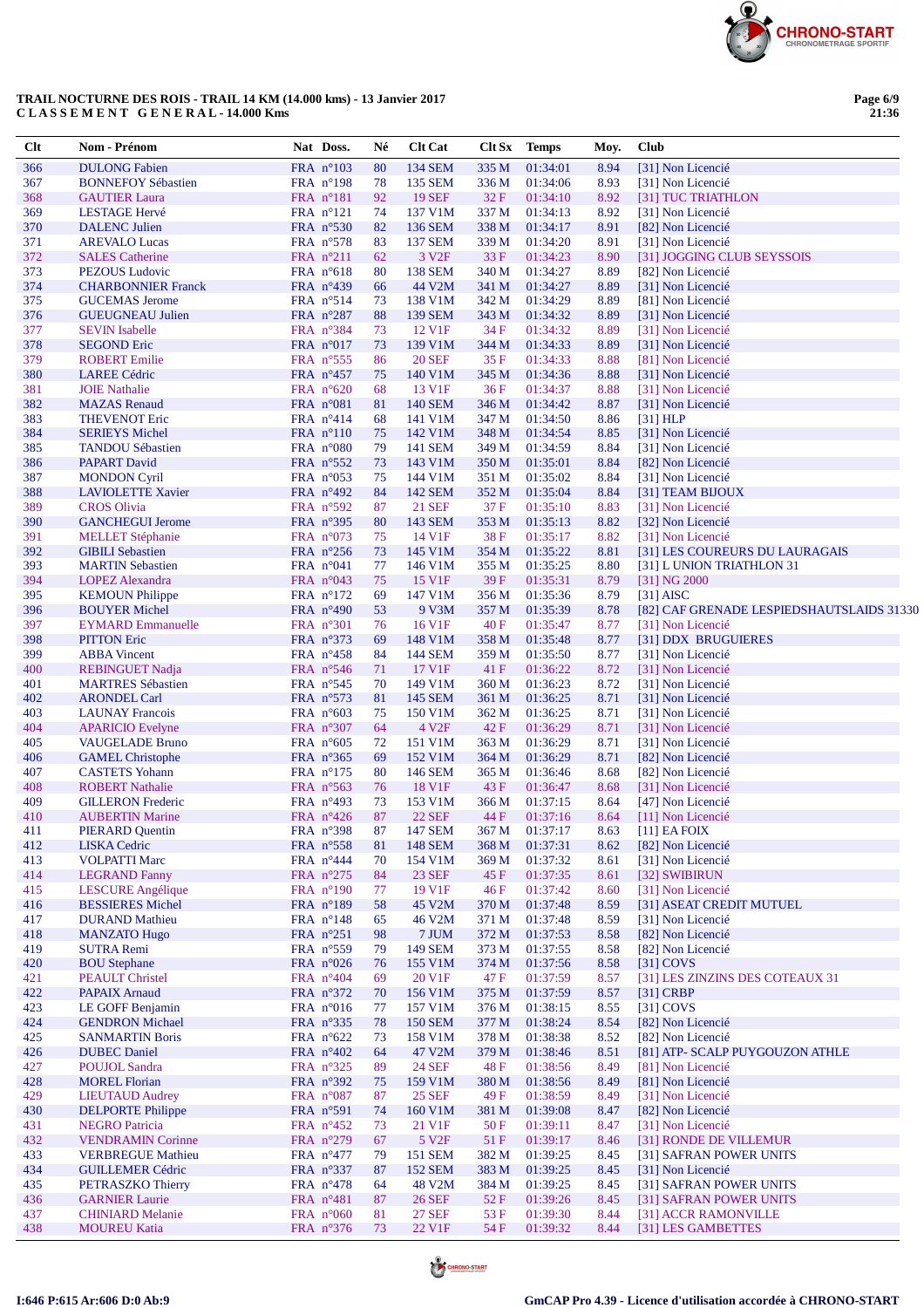

| $Cl$ t     | Nom - Prénom                                           | Nat Doss.                                | Né       | <b>Clt Cat</b>                  |                | Clt Sx Temps         | Moy.         | <b>Club</b>                                            |
|------------|--------------------------------------------------------|------------------------------------------|----------|---------------------------------|----------------|----------------------|--------------|--------------------------------------------------------|
| 439        | <b>CORTESE</b> Jean pierre                             | FRA n°377                                | 69       | 161 V1M                         | 385 M          | 01:39:33             | 8.44         | [31] LES GAMBETTES                                     |
| 440        | <b>MAILLARD Catherine</b>                              | FRA n°088                                | 75       | 23 V1F                          | 55F            | 01:39:38             | 8.43         | [82] Non Licencié                                      |
| 441        | <b>BAQUE Laure</b>                                     | FRA n°277                                | 82       | <b>28 SEF</b>                   | 56 F           | 01:39:41             | 8.43         | [32] SWIBIRUN                                          |
| 442        | <b>CAVALIE Jerome</b>                                  | FRA n°263                                | 73       | 162 V1M                         | 386 M          | 01:39:41             | 8.43         | [32] SWIBIRUN                                          |
| 443        | <b>PILLOT</b> Christine                                | FRA n°341                                | 62       | 6 V <sub>2F</sub>               | 57 F           | 01:39:45             | 8.42         | [81] RONDE VILLEMUR                                    |
| 444<br>445 | <b>MARTIN</b> Fernand<br>PUIGDEVALL Xaviera            | FRA $n^{\circ}111$<br>FRA $n^{\circ}322$ | 70<br>81 | 163 V1M<br><b>29 SEF</b>        | 387 M<br>58 F  | 01:39:47<br>01:39:54 | 8.42<br>8.41 | [82] UNION ATHLETIQUE NOHICOISE<br>[82] COURIR MONTECH |
| 446        | PAOLPI Jean christophe                                 | FRA $n^{\circ}052$                       | 72       | 164 V1M                         | 388 M          | 01:40:02             | 8.40         | [31] Non Licencié                                      |
| 447        | <b>CAMPOS Cyrille</b>                                  | FRA n°223                                | 76       | 165 V1M                         | 389 M          | 01:40:05             | 8.39         | [31] Non Licencié                                      |
| 448        | <b>CHINIARD Renaud</b>                                 | FRA $n^{\circ}061$                       | 79       | <b>153 SEM</b>                  | 390 M          | 01:40:08             | 8.39         | [31] Non Licencié                                      |
| 449        | <b>NICOLAU</b> Vincent                                 | FRA $n^{\circ}$ 566                      | 79       | <b>154 SEM</b>                  | 391 M          | 01:40:14             | 8.38         | [82] Non Licencié                                      |
| 450        | <b>PAILLARES David</b>                                 | FRA n°193                                | 80       | <b>155 SEM</b>                  | 392 M          | 01:40:14             | 8.38         | [82] Non Licencié                                      |
| 451        | <b>GAUBIL Laure</b>                                    | FRA n°192                                | 82       | <b>30 SEF</b>                   | 59F            | 01:40:14             | 8.38         | [82] Non Licencié                                      |
| 452        | <b>GAUBIL Fabrice</b>                                  | FRA $n^{\circ}191$                       | 80       | 156 SEM                         | 393 M          | 01:40:15             | 8.38         | [82] Non Licencié                                      |
| 453        | <b>GAY Benoit</b>                                      | FRA $n^{\circ}421$                       | 93       | <b>157 SEM</b>                  | 394 M          | 01:40:24             | 8.37         | [81] Non Licencié                                      |
| 454        | <b>FAURÉ Nicolas</b>                                   | FRA $n^{\circ}195$                       | 89       | <b>158 SEM</b>                  | 395 M          | 01:40:29             | 8.36         | $[31]$ OKLM                                            |
| 455<br>456 | <b>BLOIS MARTIN Annabelle</b><br><b>VALLIN Maxime</b>  | FRA $n^{\circ}306$                       | 79<br>87 | <b>31 SEF</b><br><b>159 SEM</b> | 60 F           | 01:40:34             | 8.35<br>8.34 | [31] ZINZINS DES COTEAUX                               |
| 457        | DE RYCKERE Laura                                       | FRA $n^{\circ}054$<br>FRA $n^{\circ}055$ | 87       | <b>32 SEF</b>                   | 396 M<br>61 F  | 01:40:43<br>01:40:44 | 8.34         | [31] Non Licencié<br>[31] Non Licencié                 |
| 458        | <b>LASSARA</b> Patrick                                 | FRA $n^{\circ}370$                       | 59       | 49 V2M                          | 397 M          | 01:40:48             | 8.33         | [31] LES GAMBETTES                                     |
| 459        | <b>GUILLAUD Nathalie</b>                               | FRA $n^{\circ}203$                       | 75       | 24 V1F                          | 62 F           | 01:40:53             | 8.33         | [31] JOGGING CLUB SEYSSOIS                             |
| 460        | <b>CHOURRET Nadine</b>                                 | FRA $n^{\circ}491$                       | 65       | 7 V <sub>2F</sub>               | 63F            | 01:40:56             | 8.32         | [31] Non Licencié                                      |
| 461        | <b>ANGLADE Patrice</b>                                 | FRA $n^{\circ}358$                       | 79       | <b>160 SEM</b>                  | 398 M          | 01:41:03             | 8.31         | [31] Non Licencié                                      |
| 462        | <b>MACCARI</b> Patrick                                 | FRA $n^{\circ}177$                       | 56       | 10 V3M                          | 399 M          | 01:41:05             | 8.31         | [31] ATM (ACADEMIE TOULOUSAINE DE MARCHI               |
| 463        | <b>RODRIGUEZ Manon</b>                                 | FRA nº131                                | 91       | <b>33 SEF</b>                   | 64 F           | 01:41:16             | 8.30         | [31] Non Licencié                                      |
| 464        | <b>HASNAOUI</b> Asma                                   | FRA $n^{\circ}200$                       | 87       | <b>34 SEF</b>                   | 65 F           | 01:41:25             | 8.28         | [31] Non Licencié                                      |
| 465        | POZO Diego                                             | FRA $n^{\circ}423$                       | 84       | <b>161 SEM</b>                  | 400 M          | 01:41:29             | 8.28         | [31] Non Licencié                                      |
| 466        | <b>NGUYEN Cyril</b>                                    | FRA n°316                                | 72       | 166 V1M                         | 401 M          | 01:41:37             | 8.27         | [31] Non Licencié                                      |
| 467        | <b>BREHIER Delphine</b>                                | FRA $n^{\circ}129$                       | 92       | 35 SEF                          | 66 F           | 01:41:38             | 8.27         | [31] Non Licencié                                      |
| 468<br>469 | <b>PORTA Sandrine</b><br><b>RIGAL Philippe</b>         | FRA $n^{\circ}023$<br>FRA $n^{\circ}024$ | 77<br>71 | 25 V1F<br>167 V1M               | 67F<br>402 M   | 01:41:39<br>01:41:40 | 8.26<br>8.26 | [31] Non Licencié<br>[31] Non Licencié                 |
| 470        | <b>CAMPS</b> Pierre                                    | FRA $n^{\circ}625$                       | 94       | 162 SEM                         | 403 M          | 01:41:56             | 8.24         | [31] Non Licencié                                      |
| 471        | <b>CLUZEAU Pascal</b>                                  | FRA $n^{\circ}030$                       | 63       | 50 V2M                          | 404 M          | 01:42:15             | 8.22         | [31] Non Licencié                                      |
| 472        | <b>GATTIER Cecile</b>                                  | FRA $n^{\circ}123$                       | 74       | 26 V1F                          | 68F            | 01:42:19             | 8.21         | [31] LES PICANTINES                                    |
| 473        | DELLA RICA Jean michel                                 | FRA $n^{\circ}071$                       | 68       | 168 V1M                         | 405 M          | 01:42:23             | 8.20         | [31] Non Licencié                                      |
| 474        | <b>FERRE Sabrina</b>                                   | FRA $n^{\circ}173$                       | 84       | <b>36 SEF</b>                   | 69 F           | 01:42:26             | 8.20         | [31] Non Licencié                                      |
| 475        | <b>BERNARD</b> Pierre                                  | FRA $n^{\circ}174$                       | 82       | <b>163 SEM</b>                  | 406 M          | 01:42:26             | 8.20         | [31] Non Licencié                                      |
| 476        | <b>CASTERAN Vincent</b>                                | FRA $n^{\circ}237$                       | 79       | <b>164 SEM</b>                  | 407 M          | 01:42:36             | 8.19         | $[31]$ CRBP                                            |
| 477        | <b>VIGUIE Vanessa</b>                                  | FRA $n^{\circ}330$                       | 75       | 27 V1F                          | 70 F           | 01:42:49             | 8.17         | [31] LES ZINZINS DES COTEAUX 31                        |
| 478        | DE HERICOURT Alexander                                 | FRA $n^{\circ}040$                       | 83       | <b>165 SEM</b>                  | 408 M          | 01:42:50             | 8.17         | [81] AS JUDO VILLEMUR                                  |
| 479<br>480 | <b>GAUTHÉ</b> Arnaud<br><b>THIELTGEN Stephane</b>      | FRA $n^{\circ}497$<br>FRA $n^{\circ}346$ | 89<br>71 | <b>166 SEM</b><br>169 V1M       | 409 M<br>410 M | 01:42:59<br>01:43:02 | 8.16<br>8.15 | [81] Non Licencié<br>[31] AIRBUS RUNNING               |
| 481        | <b>GAUSSERAN Virginie</b>                              | FRA n°350                                | 75       | 28 V1F                          | 71 F           | 01:43:04             | 8.15         | [82] Non Licencié                                      |
| 482        | <b>LAGES</b> Laurent                                   | FRA $n^{\circ}353$                       | 74       | 170 V1M                         | 411 M          | 01:43:04             | 8.15         | [65] Non Licencié                                      |
| 483        | <b>TAURINES Fernand</b>                                | FRA $n^{\circ}419$                       | 52       | 11 V3M                          | 412 M          | 01:43:13             | 8.14         | [81] FOULEES BEAUZELLOISES                             |
| 484        | <b>CASTAING Pierre</b>                                 | FRA $n^{\circ}442$                       | 80       | <b>167 SEM</b>                  | 413 M          | 01:43:17             | 8.13         | [82] Non Licencié                                      |
| 485        | FONTEBASSO Cléa                                        | FRA n°294                                | 86       | <b>37 SEF</b>                   | 72 F           | 01:43:29             | 8.12         | [31] LES ZINZINS DES COTEAUX                           |
| 486        | <b>JEHENNNE Thierry</b>                                | FRA n°517                                | 63       | 51 V2M                          | 414 M          | 01:43:34             | 8.11         | [31] LES ZINZINS DES COTEAUX 31                        |
| 487        | <b>CREVENAT Stephan</b>                                | FRA n°214                                | 77       | 171 V1M                         | 415 M          | 01:43:39             | 8.10         | [31] JOGGING CLUB SEYSSOIS                             |
| 488        | <b>TESSON</b> Isabelle                                 | FRA $n^{\circ}209$                       | 72       | 29 V1F                          | 73 F           | 01:43:40             | 8.10         | [31] JOGGING CLUB SEYSSOIS                             |
| 489        | <b>VIGUIER Jean claude</b>                             | FRA $n^{\circ}507$                       | 66       | 52 V2M                          | 416 M          | 01:44:28             | 8.04         | [81] Non Licencié                                      |
| 490        | <b>VIGUIER Amélie</b>                                  | FRA $n^{\circ}526$                       | 99       | $1$ JUF $\,$                    | 74 F           | 01:44:28             | 8.04         | [81] Non Licencié                                      |
| 491<br>492 | MICHAELI Catherine<br><b>CUMINAL Bruno</b>             | FRA $n^{\circ}005$<br>FRA $n^{\circ}004$ | 64<br>58 | 8 V <sub>2F</sub><br>53 V2M     | 75 F<br>417 M  | 01:44:35<br>01:44:36 | 8.03<br>8.03 | [33] Non Licencié<br>[33] Non Licencié                 |
| 493        | <b>CAPARROS</b> Juan                                   | FRA $n^{\circ}255$                       | 77       | 172 V1M                         | 418 M          | 01:44:40             | 8.03         | [81] Non Licencié                                      |
| 494        | <b>JOURDAN</b> Geraldine                               | FRA n°619                                | 74       | 30 V1F                          | 76 F           | 01:44:50             | 8.01         | [31] Non Licencié                                      |
| 495        | <b>ROQUENCOURT Bruno</b>                               | FRA $n^{\circ}$ 533                      | 55       | 12 V3M                          | 419 M          | 01:45:14             | 7.98         | [31] LES ZINZINS DES COTEAUX                           |
| 496        | <b>POQUE Mathieu</b>                                   | FRA $n^{\circ}056$                       | 85       | <b>168 SEM</b>                  | 420 M          | 01:45:18             | 7.98         | [31] Non Licencié                                      |
| 497        | <b>FISSOUNE Frederic</b>                               | FRA $n^{\circ}599$                       | 65       | 54 V2M                          | 421 M          | 01:45:26             | 7.97         | [31] FOYER RURAL ODARS                                 |
| 498        | <b>SEJOR Stephane</b>                                  | FRA $n^{\circ}011$                       | 82       | <b>169 SEM</b>                  | 422 M          | 01:45:30             | 7.96         | [82] HBC MONTECHOIS                                    |
| 499        | <b>MEDAN</b> Jean pierre                               | FRA $n^{\circ}502$                       | 54       | 13 V3M                          | 423 M          | 01:45:38             | 7.95         | [31] Non Licencié                                      |
| 500        | <b>MAZIERES Benoit</b>                                 | FRA $n^{\circ}362$                       | 73       | 173 V1M                         | 424 M          | 01:46:14             | 7.91         | [81] Non Licencié                                      |
| 501        | <b>GAU</b> Vanessa                                     | FRA $n^{\circ}074$                       | 77       | 31 V1F                          | 77 F           | 01:46:31             | 7.89         | [46] Non Licencié                                      |
| 502        | <b>GIERSKI</b> Jean-pierre                             | FRA $n^{\circ}108$                       | 62       | 55 V2M                          | 425 M          | 01:46:41             | 7.87         | [31] Non Licencié                                      |
| 503        | <b>SICRE Jean-luc</b><br><b>LASCABES</b> Jean Philippe | FRA $n^{\circ}315$                       | 59       | 56 V2M<br>57 V2M                | 426 M          | 01:46:51             | 7.86         | [31] Non Licencié<br>Non Licencié                      |
| 504<br>505 | <b>PEREZ Nathalie</b>                                  | FRA $n^{\circ}634$<br>FRA $n^{\circ}210$ | 67<br>65 | 9 V <sub>2F</sub>               | 427 M<br>78 F  | 01:46:55<br>01:47:08 | 7.86<br>7.84 | [31] JOGGING CLUB SEYSSOIS                             |
| 506        | <b>IMBAULT</b> Thierry                                 | FRA $n^{\circ}522$                       | 65       | 58 V2M                          | 428 M          | 01:47:29             | 7.82         | [31] Non Licencié                                      |
| 507        | <b>ASTIASARAN Maritxu</b>                              | FRA $n^{\circ}361$                       | 67       | 10 V <sub>2F</sub>              | 79 F           | 01:47:48             | 7.79         | [31] RONDE DE VILLEMUR                                 |
| 508        | <b>ARNAL Viviane</b>                                   | FRA $n^{\circ}633$                       | 70       | 32 V1F                          | 80F            | 01:47:57             | 7.78         | Non Licencié                                           |
| 509        | <b>PIERRE Delphine</b>                                 | FRA n°347                                | 76       | 33 V1F                          | 81 F           | 01:47:59             | 7.78         | [31] AIRBUS RUNNING                                    |
| 510        | <b>WEISLINGER Martin</b>                               | FRA $n^{\circ}186$                       | 82       | <b>170 SEM</b>                  | 429 M          | 01:48:01             | 7.78         | [31] Non Licencié                                      |
| 511        | <b>RICAUD Mathieu</b>                                  | FRA $n^{\circ}099$                       | 83       | 171 SEM                         | 430 M          | 01:48:06             | 7.77         | [31] Non Licencié                                      |



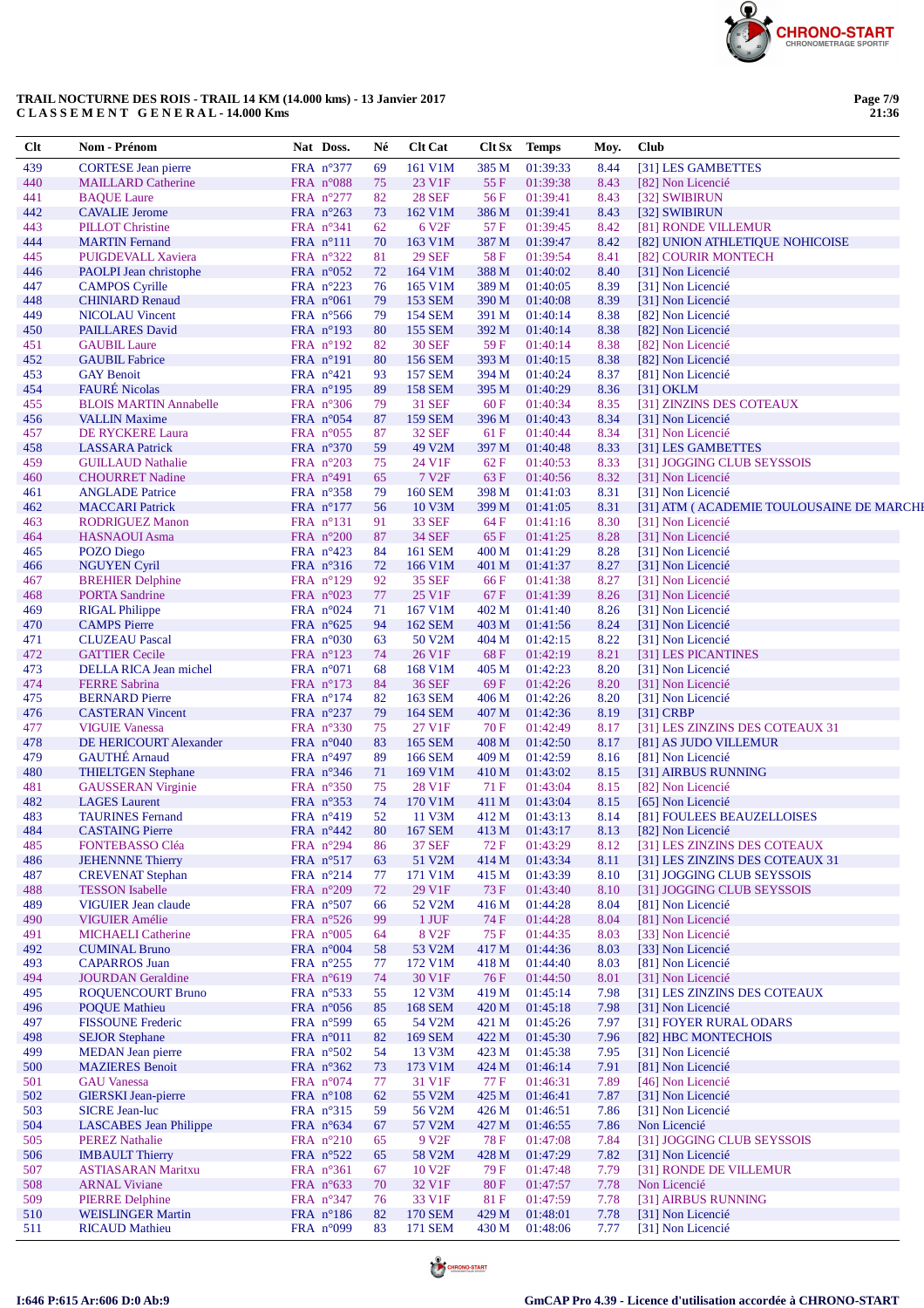

| Clt        | Nom - Prénom                                      | Nat Doss.                                | Né       | <b>Clt Cat</b>               | Clt Sx         | <b>Temps</b>         | Moy.         | Club                                               |
|------------|---------------------------------------------------|------------------------------------------|----------|------------------------------|----------------|----------------------|--------------|----------------------------------------------------|
| 512        | <b>ZAYANI</b> Rachid                              | FRA $n^{\circ}623$                       | 78       | 172 SEM                      | 431 M          | 01:48:08             | 7.77         | [31] Non Licencié                                  |
| 513        | <b>BERNADOU Philippe</b>                          | FRA $n^{\circ}292$                       | 68       | 174 V1M                      | 432 M          | 01:48:23             | 7.75         | [82] MONTAUBAN ATHLETISME                          |
| 514        | <b>LACHENAL Vincent</b>                           | FRA n°542                                | 93       | 173 SEM                      | 433 M          | 01:48:25             | 7.75         | [31] Non Licencié                                  |
| 515        | <b>LAGARRIGUE Pierre</b>                          | FRA $n^{\circ}285$                       | 76       | 175 V1M                      | 434 M          | 01:48:37             | 7.73         | [82] Non Licencié                                  |
| 516        | <b>WHITFIELD Pauline</b>                          | FRA n°498                                | 86       | <b>38 SEF</b>                | 82F            | 01:48:43             | 7.73         | [31] Non Licencié                                  |
| 517        | <b>ARRIVET Cyrille</b>                            | FRA $n^{\circ}344$                       | 89       | <b>174 SEM</b>               | 435 M          | 01:48:57             | 7.71         | [31] Non Licencié                                  |
| 518<br>519 | <b>BERNADOU Delphine</b><br>PRIOR Inca maria      | FRA $n^{\circ}291$<br>FRA $n^{\circ}585$ | 68<br>64 | 34 V1F<br>11 V <sub>2F</sub> | 83 F<br>84 F   | 01:48:57<br>01:48:58 | 7.71<br>7.71 | [82] MONTAUBAN ATHLETISME<br>[82] LES DIMS RUNNERS |
| 520        | <b>LANGEARD Cyril</b>                             | FRA $n^{\circ}519$                       | 73       | 176 V1M                      | 436 M          | 01:48:58             | 7.71         | [82] Non Licencié                                  |
| 521        | <b>PRIOR José</b>                                 | FRA $n^{\circ}586$                       | 64       | 59 V2M                       | 437 M          | 01:48:58             | 7.71         | [82] LES DIMS RUNNERS                              |
| 522        | <b>GAUTHIER Claire</b>                            | FRA n°520                                | 68       | 35 V1F                       | 85 F           | 01:48:58             | 7.71         | [82] Non Licencié                                  |
| 523        | <b>KUBIEC Florence</b>                            | FRA $n^{\circ}205$                       | 71       | 36 V1F                       | 86F            | 01:49:08             | 7.70         | [31] JOGGING CLUB SEYSSOIS                         |
| 524        | <b>GASC</b> Jean-patrice                          | FRA $n^{\circ}013$                       | 73       | 177 V1M                      | 438 M          | 01:49:08             | 7.70         | [31] Non Licencié                                  |
| 525        | <b>ZEGGADA</b> Virginie                           | FRA $n^{\circ}116$                       | 88       | <b>39 SEF</b>                | 87 F           | 01:49:14             | 7.69         | [31] Non Licencié                                  |
| 526        | <b>JONQUIERES Olivier</b>                         | FRA $n^{\circ}117$                       | 74       | 178 V1M                      | 439 M          | 01:49:14             | 7.69         | [31] Non Licencié                                  |
| 527        | <b>REVERT</b> Frantz                              | FRA $n^{\circ}179$                       | 73       | 179 V1M                      | 440 M          | 01:49:24             | 7.68         | [31] Non Licencié                                  |
| 528<br>529 | <b>QUENOLI</b> Laure                              | FRA $n^{\circ}142$                       | 72       | 37 V1F<br>180 V1M            | 88F            | 01:49:25             | 7.68         | [81] LAVAUR ATHLETISME                             |
| 530        | <b>BRINGUIER Pierre</b><br><b>SAADI</b> Kamel     | FRA $n^{\circ}363$<br>FRA $n^{\circ}336$ | 73<br>89 | 175 SEM                      | 441 M<br>442 M | 01:49:25<br>01:49:28 | 7.68<br>7.67 | [81] Non Licencié<br>[82] Non Licencié             |
| 531        | <b>PABIS Alain</b>                                | FRA $n^{\circ}062$                       | 52       | 14 V3M                       | 443 M          | 01:49:33             | 7.67         | [31] Non Licencié                                  |
| 532        | <b>DUTOUR Marc</b>                                | FRA $n°091$                              | 63       | 60 V2M                       | 444 M          | 01:49:34             | 7.67         | [31] Non Licencié                                  |
| 533        | <b>CAHUZAC Carole</b>                             | FRA $n^{\circ}160$                       | 71       | 38 V1F                       | 89F            | 01:49:34             | 7.67         | [31] Non Licencié                                  |
| 534        | <b>PLOUVIEZ Laure</b>                             | FRA n°509                                | 75       | 39 V1F                       | 90F            | 01:49:53             | 7.64         | [31] FITNESS CENTER                                |
| 535        | <b>TALJIC Dino</b>                                | FRA $n^{\circ}527$                       | 86       | 176 SEM                      | 445 M          | 01:49:56             | 7.64         | [31] Non Licencié                                  |
| 536        | <b>TALJIC Nejra</b>                               | FRA $n^{\circ}537$                       | 88       | <b>40 SEF</b>                | 91F            | 01:49:56             | 7.64         | [31] Non Licencié                                  |
| 537        | <b>FASAN</b> Arnaud                               | FRA $n^{\circ}127$                       | 78       | <b>177 SEM</b>               | 446 M          | 01:49:56             | 7.64         | [82] Non Licencié                                  |
| 538        | <b>DULAC</b> Corrine                              | FRA $n^{\circ}547$                       | 68       | 40 V1F                       | 92F            | 01:50:03             | 7.63         | [31] FITNESS CENTRE                                |
| 539        | <b>GAU</b> Cynthia                                | FRA $n^{\circ}455$                       | 75       | 41 V1F                       | 93 F           | 01:50:08             | 7.63         | [46] Non Licencié                                  |
| 540<br>541 | <b>BONTE Vincent</b><br><b>BURGER Lauriane</b>    | FRA $n^{\circ}240$<br>FRA $n^{\circ}596$ | 84<br>82 | <b>178 SEM</b><br>41 SEF     | 447 M<br>94 F  | 01:50:08<br>01:50:10 | 7.63<br>7.63 | [31] Non Licencié<br>[90] ENTENTE ATHLE FOIX       |
| 542        | <b>LALANNE</b> Laetitia                           | FRA $n^{\circ}571$                       | 78       | <b>42 SEF</b>                | 95F            | 01:50:17             | 7.62         | [31] FITNESS CENTER                                |
| 543        | <b>RECURT Thierry</b>                             | FRA $n^{\circ}140$                       | 67       | 61 V2M                       | 448 M          | 01:50:25             | 7.61         | [40] Non Licencié                                  |
| 544        | <b>AREGAY TACHOIRES Carole</b>                    | FRA $n^{\circ}447$                       | 76       | 42 V1F                       | 96 F           | 01:50:31             | 7.60         | [31] Non Licencié                                  |
| 545        | <b>LE PADELLEC Sandrine</b>                       | FRA n°352                                | 72       | 43 V1F                       | 97 F           | 01:51:23             | 7.54         | [82] Non Licencié                                  |
| 546        | <b>MOLLARD Guillaume</b>                          | FRA $n^{\circ}047$                       | 80       | <b>179 SEM</b>               | 449 M          | 01:51:32             | 7.53         | [31] GIROU TRIATHLON                               |
| 547        | <b>MARCAHOSSE Olivier</b>                         | FRA $n^{\circ}296$                       | 77       | 181 V1M                      | 450 M          | 01:52:28             | 7.47         | [32] Non Licencié                                  |
| 548        | PRZYBYLA Karine                                   | FRA $n^{\circ}297$                       | 72       | 44 V1F                       | 98F            | 01:52:28             | 7.47         | [34] Non Licencié                                  |
| 549        | <b>CASTAING Patrick</b>                           | FRA $n^{\circ}441$                       | 50       | 15 V3M                       | 451 M          | 01:52:35             | 7.46         | [82] Non Licencié                                  |
| 550        | <b>POUVILLON Sandra</b>                           | FRA $n^{\circ}076$                       | 77       | 45 V1F                       | 99F            | 01:52:42             | 7.45         | [31] DDX BRUGUIERES                                |
| 551<br>552 | <b>POUVILLON Pierre</b><br><b>BERTRAND Marion</b> | FRA $n^{\circ}077$<br>FRA nº137          | 76<br>80 | 182 V1M<br><b>43 SEF</b>     | 452 M<br>100F  | 01:52:42<br>01:52:47 | 7.45<br>7.45 | [31] DDX BRUGUIERES<br>[82] Non Licencié           |
| 553        | <b>LOZE</b> Delphine                              | FRA $n^{\circ}345$                       | 81       | <b>44 SEF</b>                | 101 F          | 01:53:07             | 7.43         | [31] Non Licencié                                  |
| 554        | <b>BERRANGER Matthieu</b>                         | FRA $n^{\circ}427$                       | 76       | 183 V1M                      | 453 M          | 01:53:08             | 7.43         | [31] Non Licencié                                  |
| 555        | <b>NAUZE Sylvie</b>                               | FRA $n^{\circ}417$                       | 65       | 12 V <sub>2F</sub>           | 102 F          | 01:53:46             | 7.38         | [31] Non Licencié                                  |
| 556        | <b>BERTRAND Nathalie</b>                          | FRA $n^{\circ}083$                       | 74       | 46 V1F                       | 103 F          | 01:53:59             | 7.37         | [31] MOISSAC ATHLE                                 |
| 557        | <b>FERRAND Patrice</b>                            | FRA n°084                                | 75       | 184 V1M                      |                | 454 M 01:53:59       | 7.37         | [31] Non Licencié                                  |
| 558        | <b>MARQUES Elodie</b>                             | FRA $n^{\circ}641$                       | 91       | 45 SEF                       | 104 F          | 01:54:02             | 7.37         | Non Licencié                                       |
| 559        | <b>DEBRUILLE Julien</b>                           | FRA $n^{\circ}640$                       | 84       | <b>180 SEM</b>               | 455 M          | 01:54:03             | 7.37         | [31] Non Licencié                                  |
| 560        | <b>LAVAYSSIERE Nathalie</b>                       | FRA $n^{\circ}582$                       | 91       | <b>46 SEF</b>                | 105 F          | 01:54:20             | 7.35         | [31] Non Licencié                                  |
| 561<br>562 | <b>GAIOT</b> Luc<br><b>GAYRAUD Claude</b>         | FRA $n^{\circ}038$<br>FRA $n^{\circ}132$ | 77<br>67 | 185 V1M<br>62 V2M            | 456 M<br>457 M | 01:54:20<br>01:54:28 | 7.35<br>7.34 | [31] Non Licencié<br>[31] Non Licencié             |
| 563        | <b>FINOS Laurie</b>                               | FRA $n^{\circ}295$                       | 94       | 47 SEF                       | 106 F          | 01:54:52             | 7.31         | [31] Non Licencié                                  |
| 564        | <b>EICHENE Elisabeth</b>                          | FRA n°090                                | 72       | 47 V1F                       | 107 F          | 01:55:06             | 7.30         | [31] Non Licencié                                  |
| 565        | <b>BACCO</b> Sabine                               | FRA $n^{\circ}436$                       | 74       | 48 V1F                       | 108 F          | 01:55:20             | 7.28         | [82] DECATHLON LOGISTIQUE CASTELNAU                |
| 566        | <b>RIGAUD Christian</b>                           | FRA $n^{\circ}046$                       | 55       | 16 V3M                       | 458 M          | 01:55:28             | 7.28         | [31] Non Licencié                                  |
| 567        | <b>BOULARAN Florian</b>                           | FRA $n^{\circ}042$                       | 68       | 186 V1M                      | 459 M          | 01:55:30             | 7.27         | [31] PORTET ATHLETIC CLUB                          |
| 568        | <b>BALL Sabine</b>                                | FRA $n^{\circ}466$                       | 75       | 49 V1F                       | 109F           | 01:55:44             | 7.26         | [31] Non Licencié                                  |
| 569        | <b>BERCEILLES Patrice</b>                         | FRA n°229                                | 68       | 187 V1M                      | 460 M          | 01:55:45             | 7.26         | [31] Non Licencié                                  |
| 570        | <b>LOTH Marie</b>                                 | FRA $n^{\circ}521$                       | 99       | $2$ JUF                      | 110F           | 01:55:51             | 7.25         | [82] TCM                                           |
| 571        | DE LESTRADE Guillaume                             | FRA $n^{\circ}138$                       | 75       | 188 V1M                      | 461 M          | 01:56:12             | 7.23         | [31] Non Licencié                                  |
| 572        | <b>BRUN Marie-laure</b>                           | FRA $n^{\circ}045$                       | 72       | 50 V1F                       | 111F           | 01:56:15             | 7.23         | [31] Non Licencié<br>[81] Non Licencié             |
| 573<br>574 | <b>MOULY Jean-luc</b><br><b>GAYRAUD Claire</b>    | FRA $n^{\circ}259$<br>FRA $n^{\circ}122$ | 50<br>83 | 17 V3M<br><b>48 SEF</b>      | 462 M<br>112F  | 01:56:15<br>01:56:36 | 7.23<br>7.21 | [33] Non Licencié                                  |
| 575        | <b>GENOT Philippe</b>                             | FRA n°101                                | 68       | 189 V1M                      | 463 M          | 01:56:41             | 7.20         | [31] Non Licencié                                  |
| 576        | <b>LAGRANGE Christophe</b>                        | FRA $n^{\circ}049$                       | 69       | 190 V1M                      | 464 M          | 01:56:41             | 7.20         | [31] Non Licencié                                  |
| 577        | <b>VICENTE Mathilde</b>                           | FRA $n^{\circ}039$                       | 78       | <b>49 SEF</b>                | 113F           | 01:56:42             | 7.20         | [31] Non Licencié                                  |
| 578        | <b>AGUILAR Martin</b>                             | FRA n°089                                | 86       | <b>181 SEM</b>               | 465 M          | 01:57:31             | 7.15         | [82] Non Licencié                                  |
| 579        | <b>VANARA Daniel</b>                              | FRA $n^{\circ}378$                       | 66       | 63 V2M                       | 466 M          | 01:57:51             | 7.13         | [82] Non Licencié                                  |
| 580        | <b>MARTINEZ Catherine</b>                         | FRA $n^{\circ}379$                       | 65       | 13 V <sub>2F</sub>           | 114F           | 01:57:51             | 7.13         | [82] Non Licencié                                  |
| 581        | <b>PAPAIX Patricia</b>                            | FRA $n^{\circ}371$                       | 70       | 51 V1F                       | 115F           | 01:58:27             | 7.09         | $[31]$ CRBP                                        |
| 582        | <b>GAUTIER BERTHELOT Magali</b>                   | FRA n°360                                | 80       | <b>50 SEF</b>                | 116F           | 01:58:35             | 7.08         | [31] Non Licencié                                  |
| 583        | <b>MARCO</b> Muriel                               | FRA $n^{\circ}312$                       | 72       | 52 V1F                       | 117F           | 01:58:59             | 7.06         | [31] Non Licencié                                  |
| 584        | <b>CARRUEL Nathalie</b>                           | FRA $n^{\circ}475$                       | 69       | 53 V1F                       | 118F           | 01:59:01             | 7.06         | [31] Non Licencié                                  |